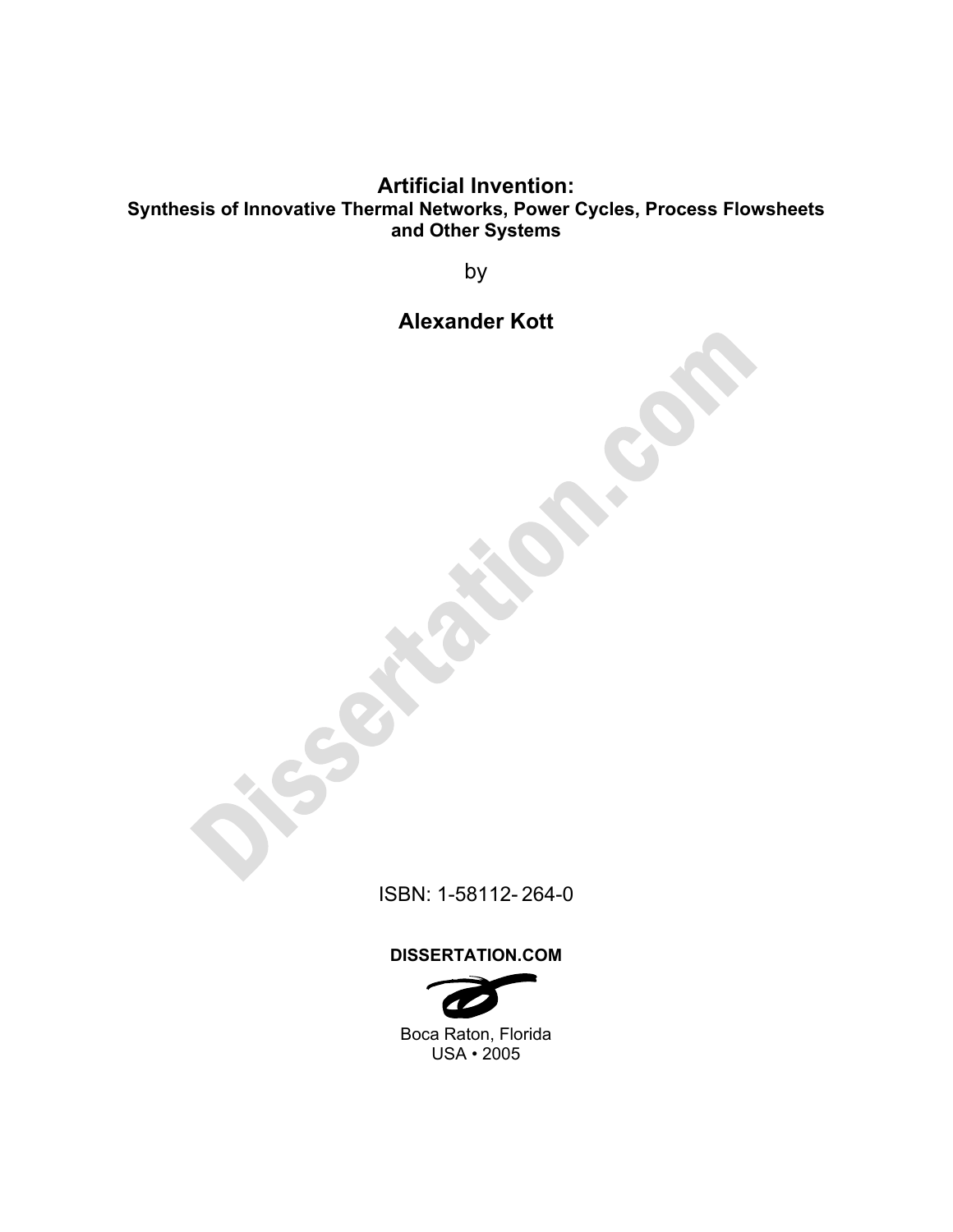#### *Artificial Invention: Synthesis of Innovative Thermal Networks, Power Cycles, Process Flowsheets and Other Systems*

Copyright © 1989 Alexander Kott All rights reserved.

> Dissertation.com Boca Raton, Florida USA • 2005

ISBN: 1-58112- 264-0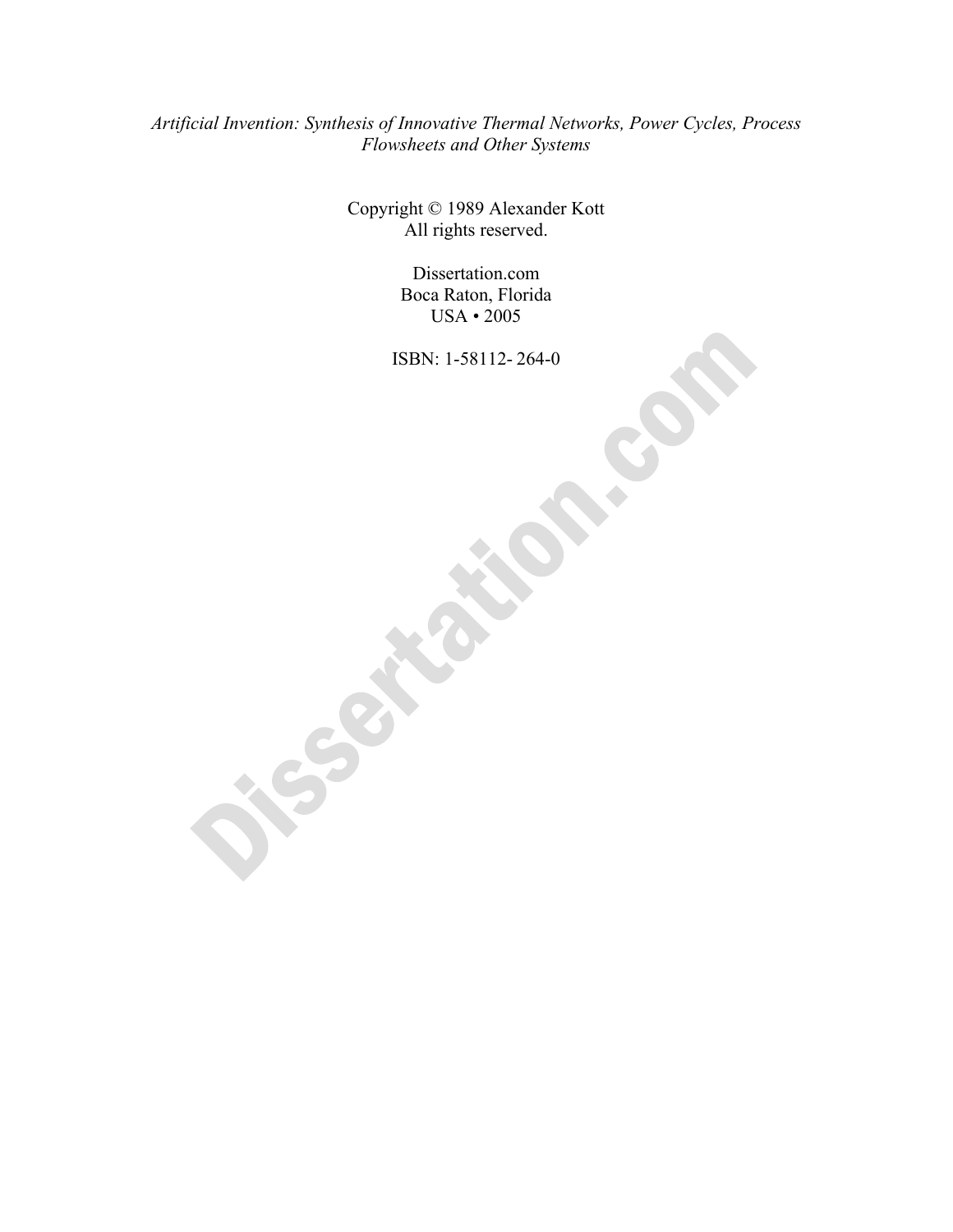# **ARTIFICIAL INVENTION**

**Synthesis of innovative thermal networks, power cycles, process flowsheets and other systems** 

**Alexander Kott**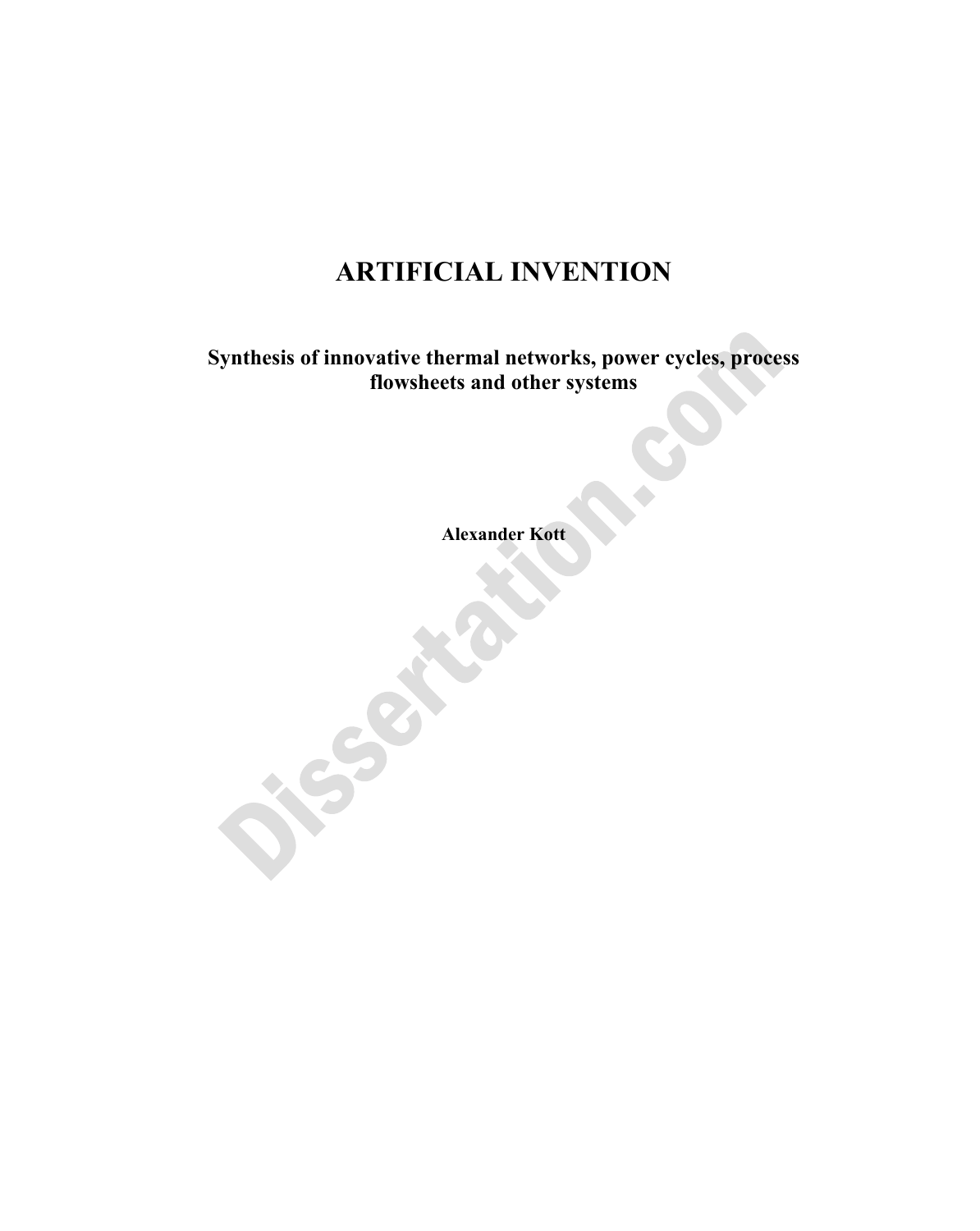Copyright 1989 by Alexander Kott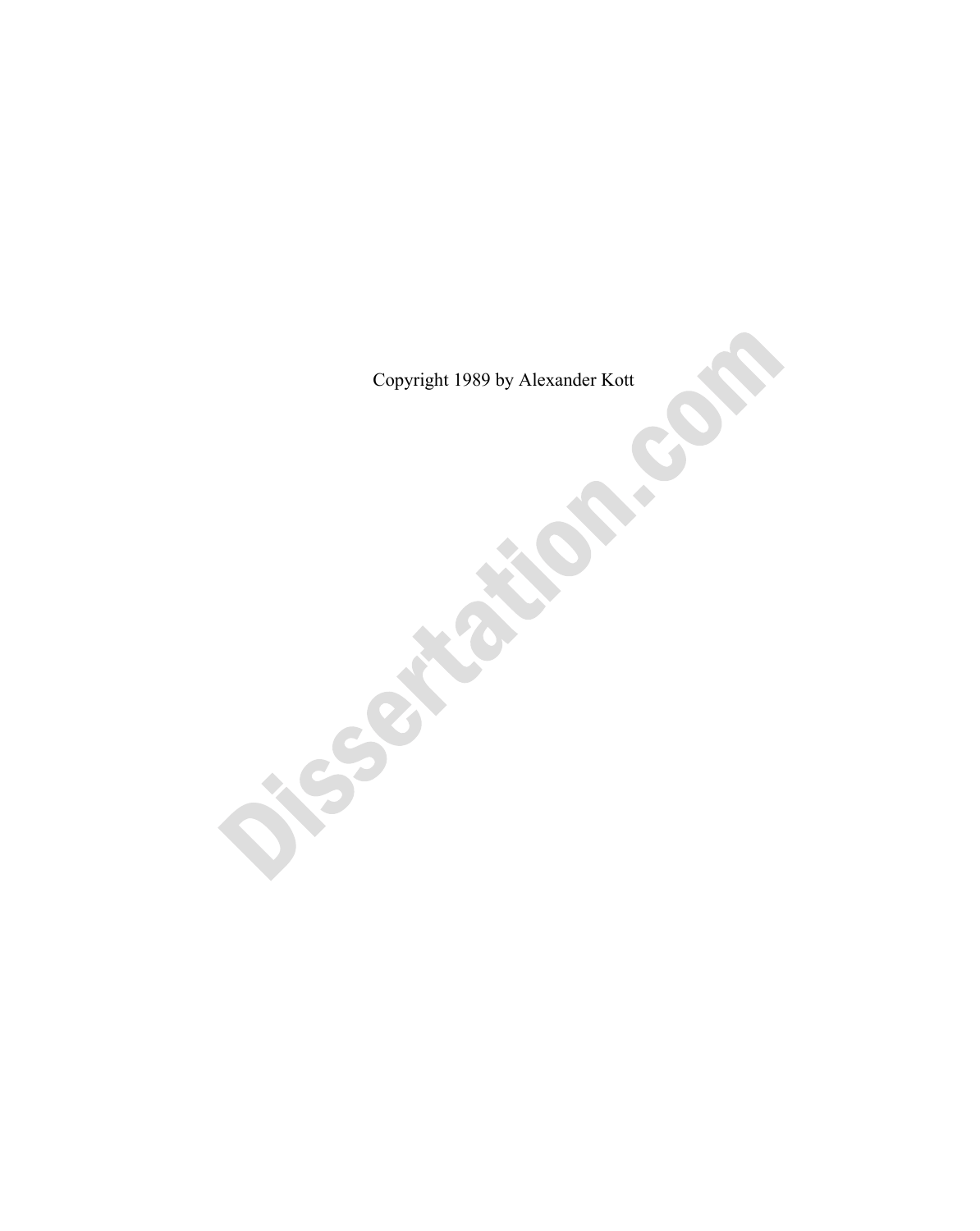### **FOREWORD TO THE 2005 PUBLICATION**

 The content of this volume is my doctoral dissertation originally titled *Automated Synthesis of Thermal Systems Using Heuristic Search and Exergy Analysis*. The research behind this work won the E. F. Qbert Outstanding Paper Award of the American Society of Mechanical Engineers. The award statement spoke of "innovative research," and I thought the word innovative was particularly fitting. Indeed, the key motivation behind this work was the quest for a computational method that could produce innovative designs of systems: not merely an optimization of numerical parameters of a known system concept but rather a synthesis of novel combination of components. The goal of this book is to introduce a computational method that comes surprisingly close to a process of invention. Hence the new title of this edition, *Artificial Invention.*

 The proposed approach touches on several well-defined fields of study, including flowsheet synthesis, design of power cycles, liquefaction and refrigeration systems, and heat exchange networks. It also introduces a generalization and extension of the technique called pinch technology. However, the most significant contribution of this work is the systematic computational approach to innovative design of engineered artifacts in general, not only thermal and power systems. It demonstrates that transformational approach to design can yield design concepts comparable to human inventions.

 The main ideas of this approach have been implemented in a computer program called TED, which invents conceptual schematics of optimized thermal systems (the name of the program is a loose acronym of Thermal Energy systems Designer). TED is an inventor of its systems in the sense that it generates the structure (topology) of the system "from scratch." It does not merely optimize numerical parameters (e.g., flows or pressures) for a given topology, for TED is not given the topology of the system. Nor does TED select and combine predefined and stored systems or cycles, for it does not have a library of known systems and cycles. Nor does TED arrive to its result by pruning some predefined generalized topology, for it does not assume any.

 Invention, whether artificial or human, is rooted in exploration. A key claim of this work is that innovative design can be modeled as a search process using elements of search algorithms that originated in the field of Artificial Intelligence. The synthesis process is modeled as a heuristic search conducted in a state-space of all possible design versions (design states). TED explores one design possibility after another in a systematic fashion, looking for a solution to the design requirements.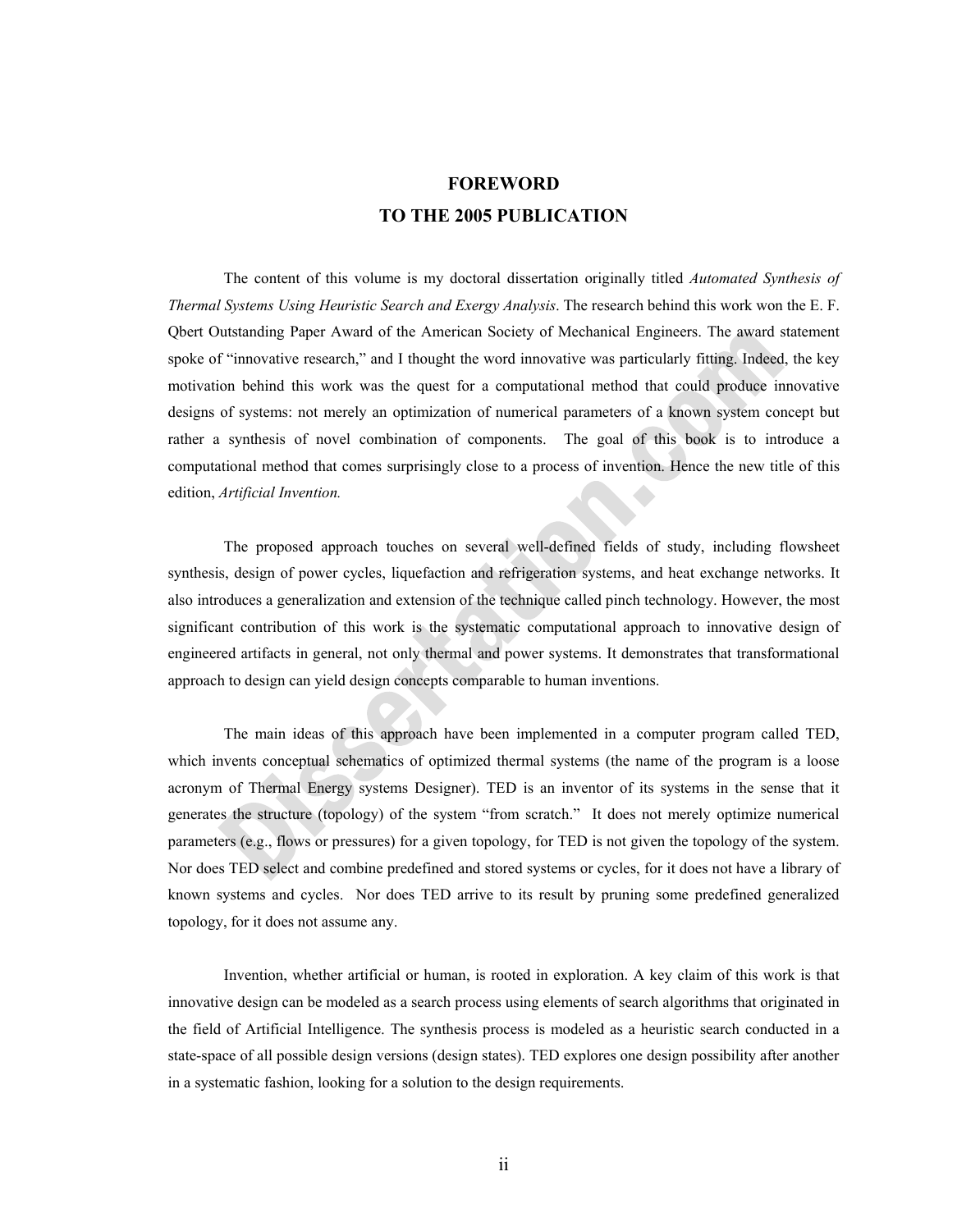Invention, however, is not an unguided exploration. Because TED specializes in invention of thermal systems, it evaluates each design state using a special technique of exergy analysis applied to an infinitesimal temperature interval. This allows one to describe the thermal system by several integral characteristics which are functions of temperature. A particularly important integral characteristic  $-$  a measure of system's Second Law infeasibility – is introduced in this work; it allows a uniform treatment of both feasible and infeasible design states. The method of exergetic analysis used by TED utilizes (and possibly – subsumes) ideas of the pinch technology. Artificial invention systems that specialize in systems other than thermal would require other domain-specific techniques for evaluating design states.

 An invention process cannot succeed unless the inventor's exploration is combined with learning. This work introduces a particular form of learning and demonstrates its crucial importance to the effective exploration of the design space. Every design state, except for the initial state, has a parent state from which it was produced. If the newly produced child state is worse (i.e., has lower likelihood of leading to a desired solution) than its parent, TED grows more skeptical about the potential of the parent state and reduces its expectations regarding this branch of the design space. Then the same is done with the grandparent, and so on. This reevaluation of parents based on the behavior of their descendants is a form of learning based on backpropagation. By learning to be skeptical about less promising design approaches, the artificial inventor guides itself toward a successful invention.

 Ultimately, the proof of inventor is in inventions. In this volume, the reader finds several examples and step by step traces of the process by which TED invents a number of sophisticated and thermodynamically advanced system designs that would be non-trivial to generate by other means. Some of these inventions do not follow any particular known classic cycles or system concepts; these are TED's own creations. In other cases TED rediscovered at least two significant and well known inventions: the Linde Dual-pressure system and the Claude system. Then TED continued to optimize one of these schemes and arrived at a somewhat more sophisticated and efficient system.

 Some would argue that the term artificial invention is an oxymoron, and that a machine-made invention is, in some fundamental way, preconceived by the machine's creator and therefore cannot be truly innovative. Whether or not such objections are valid, tools like TED can evolve into powerful practical tools that would assist human inventors. And if the objections are valid, I am satisfied that this work encourages important questions about the very nature of human creativity and inventiveness.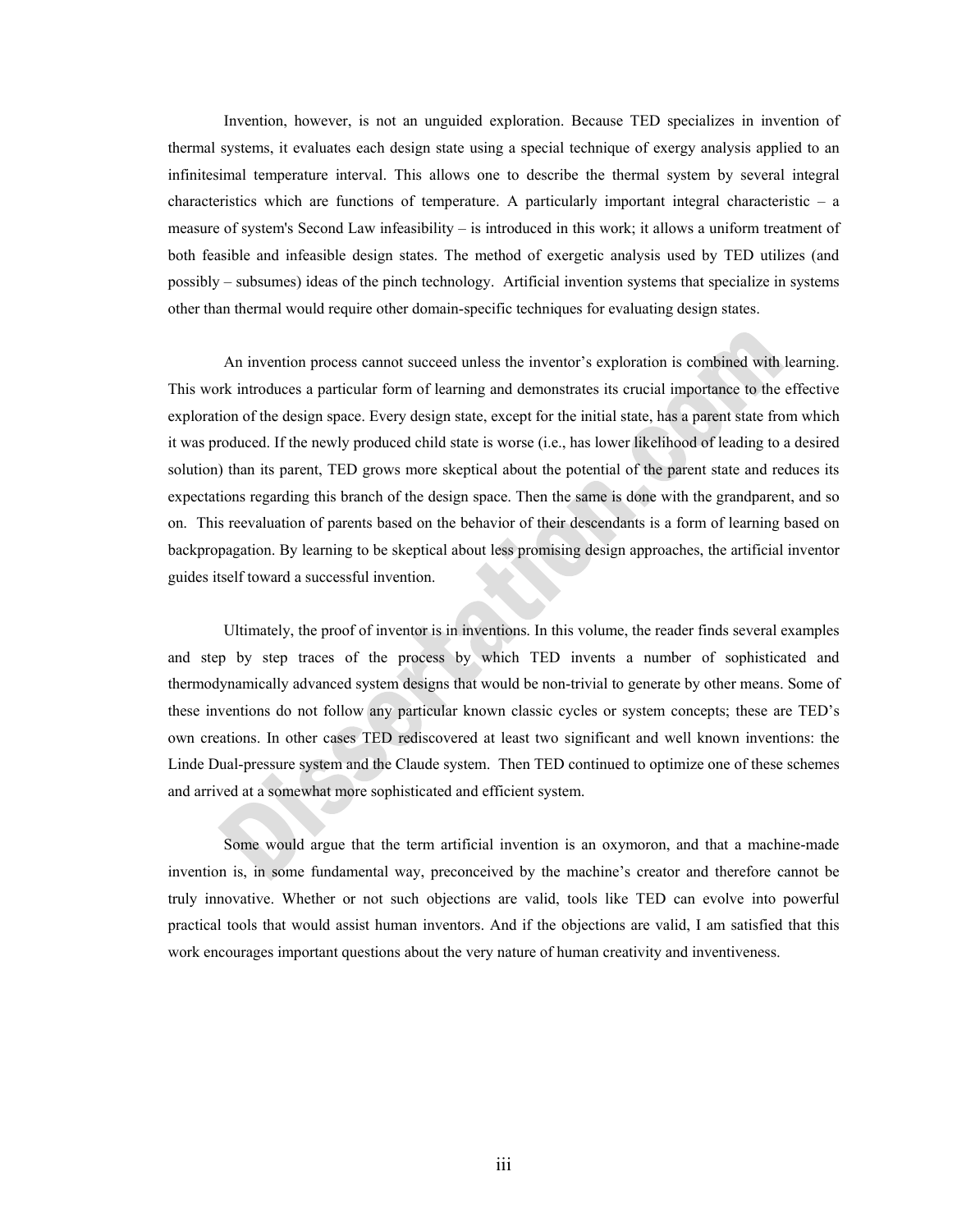#### **ACKNOWLEDGMENTS**

I am deeply indebted to the co-advisors of this thesis - Dr. Charles C Hwang and Dr. Jerrold H. May. Dr. Hwang provided overall management of the project and guided the Mechanical Engineering aspects of the research. Dr. May's contributions made possible those directions of the thesis that touch on the techniques of Artificial Intelligence. In 1986, when I first approached both of them with the proposal to commence this project, the proposal consisted of little more than ambitious plans and vague concepts. Without their insight, trust, and encouragement, those timid beginnings would never have developed into a dissertation.

 Digital Equipment Corporation provided a generous grant that allowed me to quit my full-time job and to spend a year working on this research at the Department of Mechanical Engineering of the University of Pittsburgh. I wish to say that it was one of the most enjoyable and productive years of my life. It is doubtful that the project could ever have been completed without this financial support.

 For three other years my time was divided between this thesis and a full-time engineering work. This would not be possible without the help and good will of my supervisors. Ron Aungier of Elliott Turbomachinery Company and Allan Tomalesky of Carnegie Group, Inc. have been most supportive and appreciative of my efforts to further my academic background.

 Professor Michael J. Moran and Ms. Rita A. Bajura of the DOE Morgantown Energy Technology Center became involved in this research at a relatively early stage, when I submitted some preliminary results to the 1987 Winter Annual Meeting of the American Society of Mechanical Engineers. Their valuable comments, criticism, and suggestions helped that submission win the E. F. Qbert Outstanding Paper Award. It was a major encouragement, for which I am grateful to all members of the ASME Advanced Energy Systems Division.

 Finally, special thanks to those dear ones whose contributions I cannot even begin to acknowledge -my parents, my wife, my children, and my friends. Thanks for all your efforts, patience, forgiveness, and love.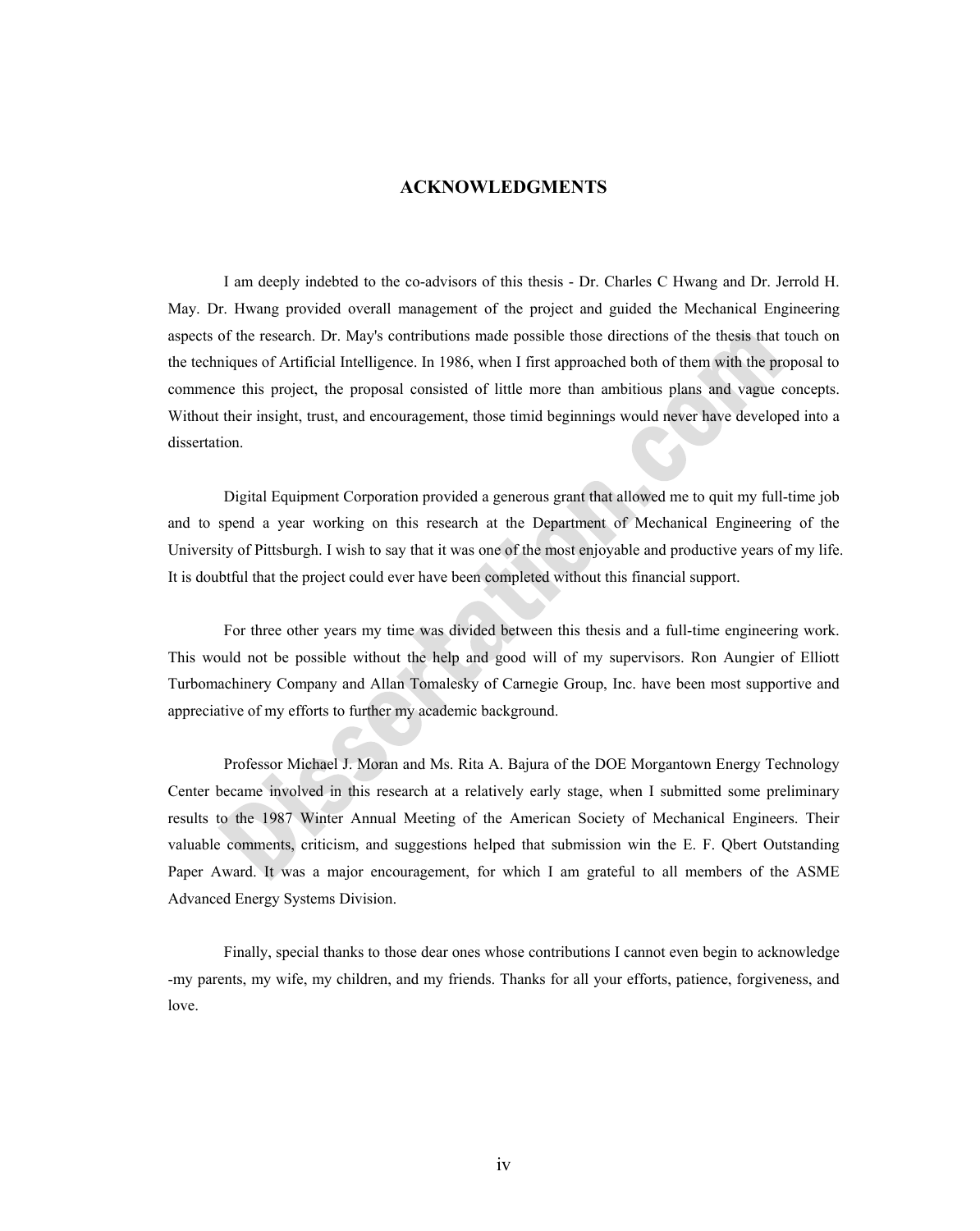#### **ABSTRACT**

This dissertation proposes a computational technique for automated "invention" of conceptual schemes of thermal systems. The input provided to the automated problem solver is a description of the streams entering and leaving the system. The output is a network of elementary processes: compression, expansion, heating, cooling, and chemical processes. The problem solver seeks a network that is feasible, and offers an optimal (or at least favorable) combination of energy and capital costs. The synthesis process is modeled as a heuristic search conducted in a state-space of all possible design versions. The main ideas of the dissertation have been implemented in a computer program called TED, which invented a number of nontrivial schemes.

 TED starts with an initial state (or states), which may be either proposed by the user or generated automatically. TED evaluates each state using a special technique of exergy analysis applied to an infinitesimal temperature interval. This allows us to describe the thermal system by several integral characteristics which are functions of temperature. One particularly important integral characteristic - a measure of system's Second Law infeasibility - is introduced in this work; it allows a uniform treatment of both feasible and infeasible design states.

 TED then selects the most promising of the available designs. This selection is guided by a specialized search algorithm BP\* which is shown to be probabilistically admissible. The results of the exergy analysis are used to perform a look-ahead evaluation of the design states. BP\* also uses backpropagation of the state evaluation function to reduce the amount of backtracking.

 TED then improves the selected design by applying one of the transforming operators and thereby generating a new design. Each transformation involves addition of an incremental network of thermal processes to the original state and reduces either irreversibility (exergy loss) or infeasibility of the thermal system. The application of the transformations is controlled by a heuristic move generation function that selects the most promising transformations. The new design is added to the database of the available design states.

 The search continues with these evaluate-select-transform iterations until an (approximately) optimal design is found.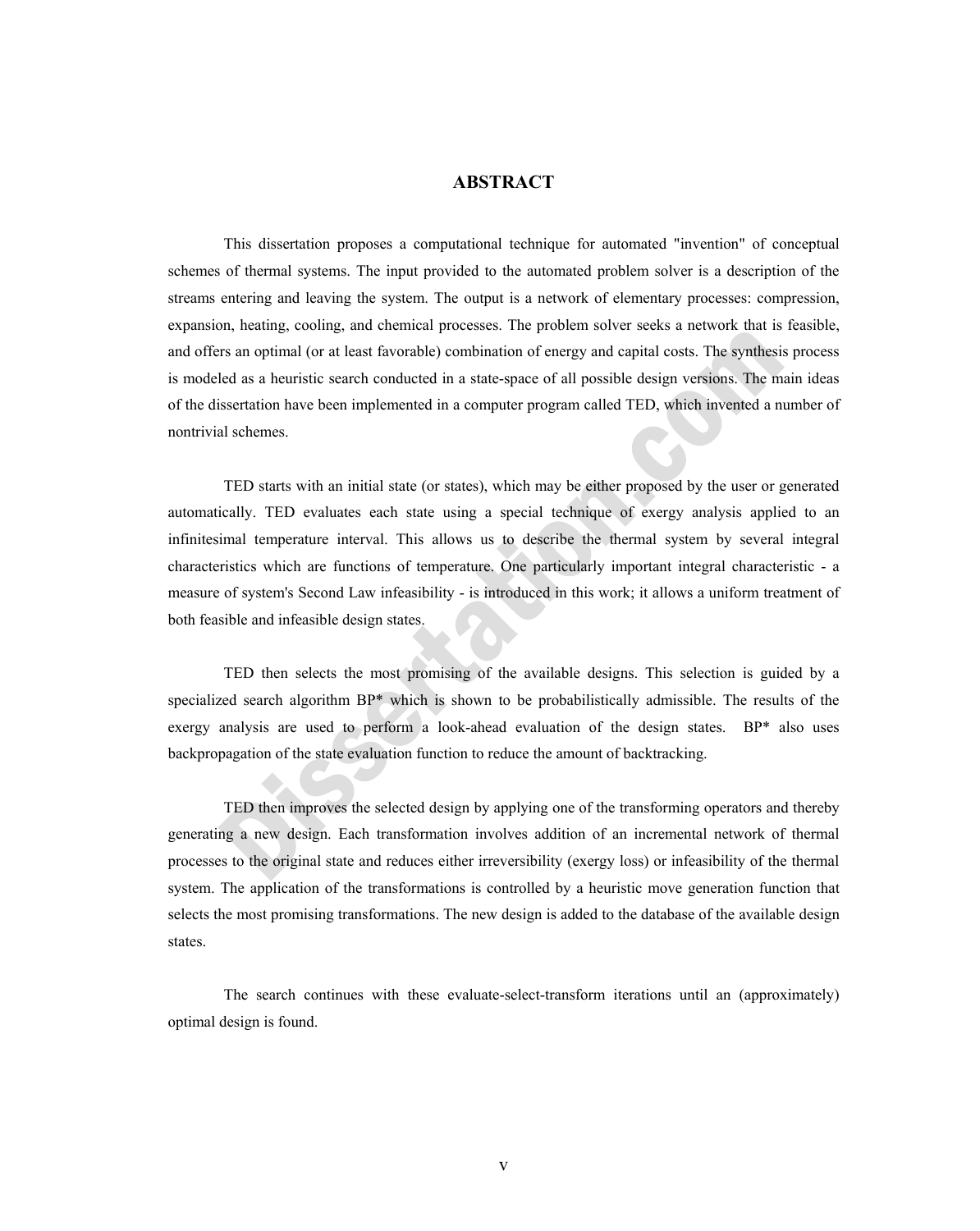#### **TABLE OF CONTENTS**

|     |                  |       |                                                  | iй             |
|-----|------------------|-------|--------------------------------------------------|----------------|
| iv  |                  |       |                                                  |                |
|     |                  |       |                                                  | $\mathbf x$    |
|     |                  |       |                                                  | xiv            |
|     |                  |       |                                                  | XV             |
| 1.0 |                  |       |                                                  | -1             |
|     | 1.1              |       |                                                  | 1              |
|     | 1.2              |       |                                                  | $\overline{4}$ |
|     | 1.3              |       |                                                  | $\overline{7}$ |
|     | 1.4              |       | TED - a Software Implementation of the Technique | 11             |
|     | 1.5              |       |                                                  | 13             |
|     | 1.6              |       |                                                  | 15             |
| 2.0 |                  |       |                                                  | 16             |
|     | 2.1              |       |                                                  | 16             |
|     |                  | 2.1.1 |                                                  | 16             |
|     |                  | 2.1.2 |                                                  | 17             |
|     |                  | 2.1.3 |                                                  | 18             |
|     | $2.2\phantom{0}$ |       |                                                  | 20             |
|     |                  | 2.2.1 |                                                  | 21             |
|     |                  | 2.2.2 |                                                  | 23             |
|     | 2.3              |       |                                                  | 24             |
|     |                  | 2.3.1 | Common Problems of the Thermal System Synthesis  | 25             |
|     |                  | 2.3.2 |                                                  | 25             |
|     | 2.4              |       |                                                  | 29             |
| 3.0 |                  |       |                                                  | 31             |
|     | 3.1              |       |                                                  | 31             |
|     | 3.2              |       | The Specialized Problem of Thermal System Design | 32             |
|     | 3.3              |       |                                                  | 36             |
|     | 3.4              |       |                                                  | 38             |
|     | 3.5              |       |                                                  | 43             |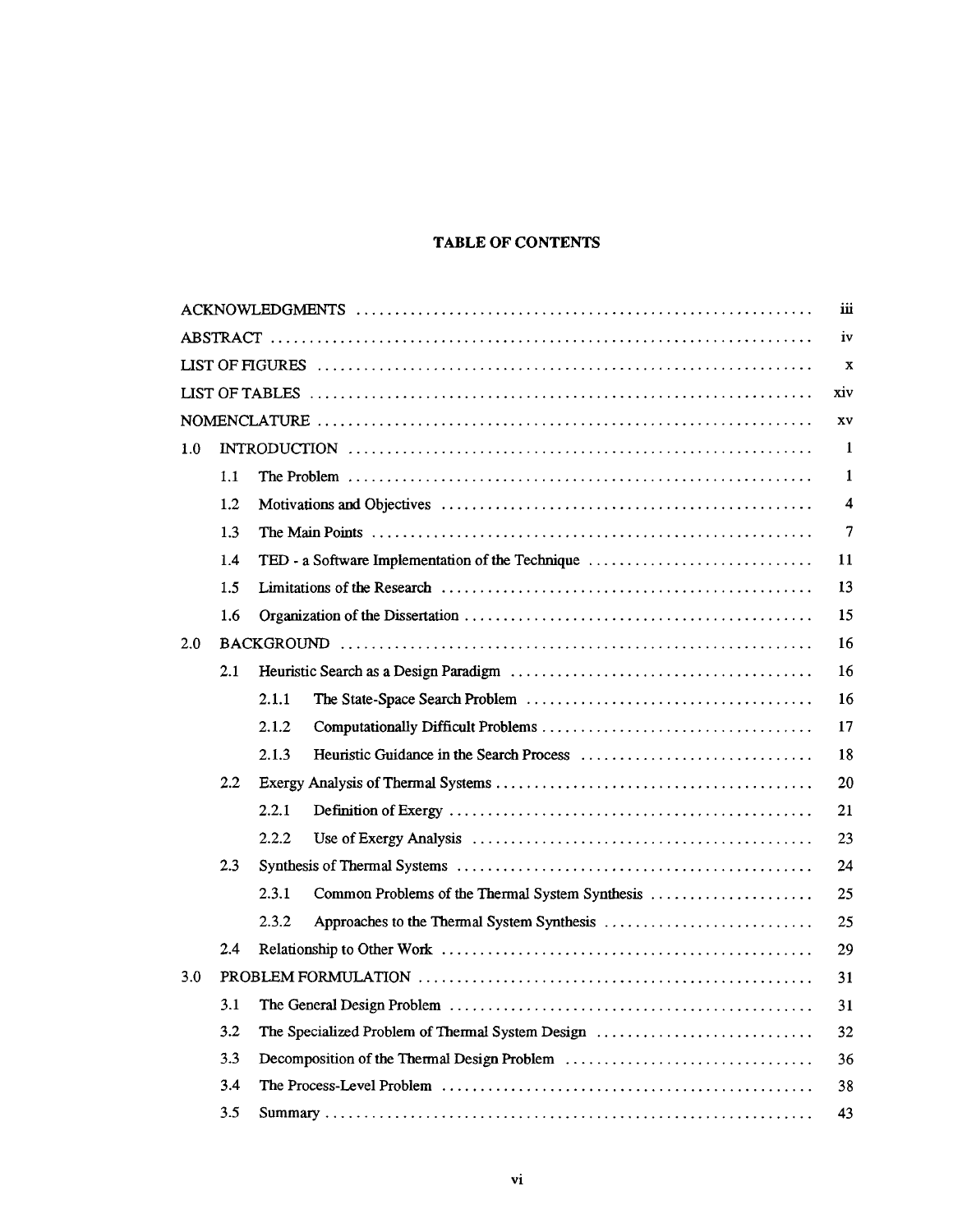| 4.0 |     | TEMPERATURE INTERVAL APPROACH TO EXERGY ANALYSIS | 45  |
|-----|-----|--------------------------------------------------|-----|
|     | 4.1 |                                                  | 45  |
|     | 4.2 |                                                  | 47  |
|     | 4.3 |                                                  | 49  |
|     | 4.4 |                                                  | 52  |
|     | 4.5 |                                                  | 53  |
|     | 4.6 |                                                  | 54  |
|     | 4.7 |                                                  | 56  |
|     | 4.8 |                                                  | 57  |
| 5.0 |     | OPTIMIZING TRANSFORMATIONS OF A THERMAL NETWORK  | 59  |
|     | 5.1 |                                                  | 59  |
|     | 5.2 |                                                  | 62  |
|     | 5.3 |                                                  | 65  |
|     |     | 5.3.1                                            | 68  |
|     |     | 5.3.2                                            | 71  |
|     |     | 5.3.3                                            | 73  |
|     |     | 5.3.4                                            | 76  |
|     |     | 5.3.5                                            | 80  |
|     |     | 5.3.6                                            | 83  |
|     |     | 5.3.7                                            | 83  |
|     | 5.4 |                                                  | 83  |
| 6.0 |     |                                                  | 84  |
|     | 6.1 |                                                  | 84  |
|     | 6.2 |                                                  | 86  |
|     | 6.3 |                                                  | 89  |
|     | 6.4 |                                                  | 93  |
|     | 6.5 |                                                  | 95  |
|     | 6.6 |                                                  | 99  |
|     | 6.7 |                                                  | 103 |
|     | 6.8 |                                                  | 105 |
|     | 6.9 |                                                  | 107 |
| 7.0 |     |                                                  | 108 |
|     | 7.1 |                                                  | 108 |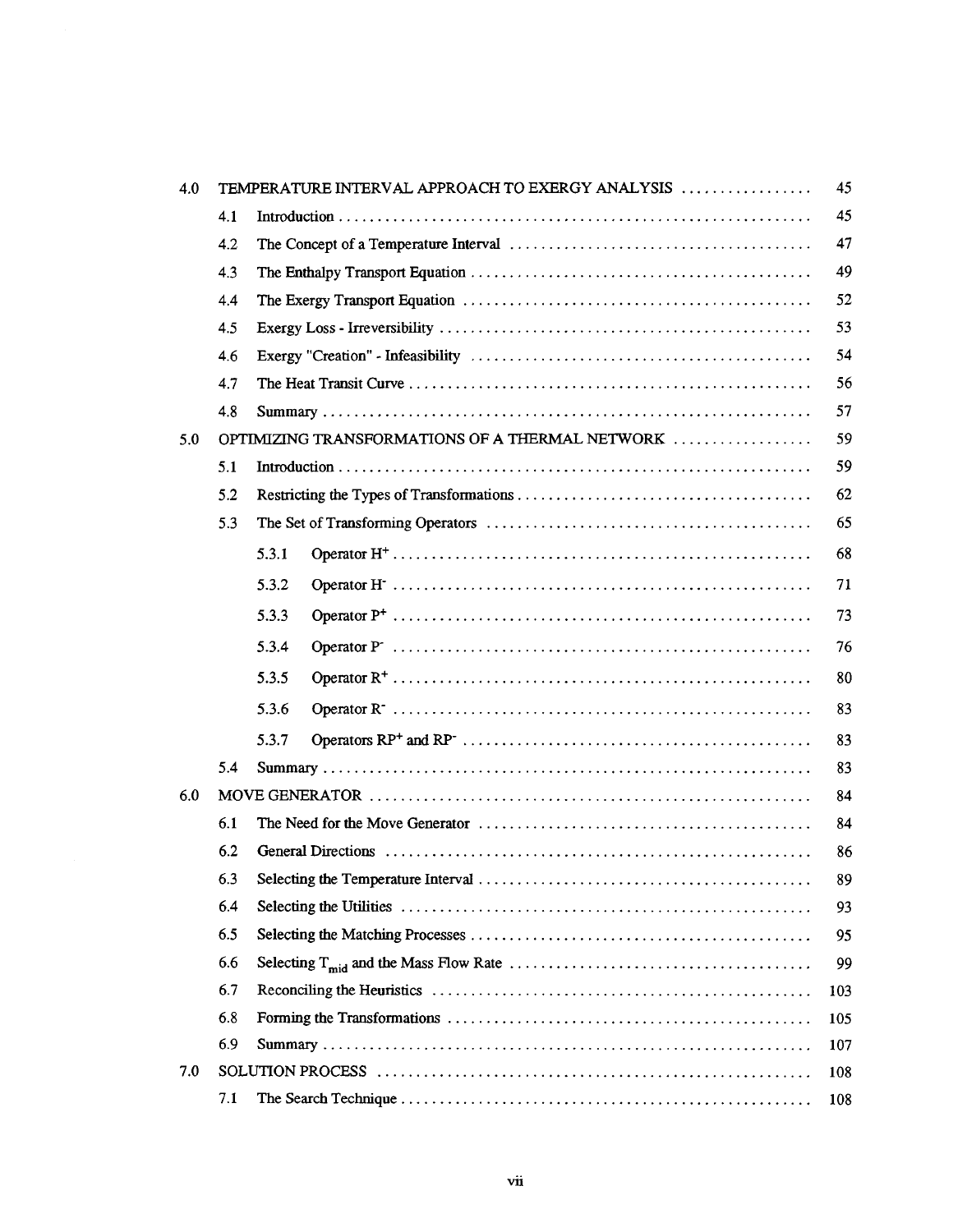|      |     | 7.1.1 |                                                    | 109 |
|------|-----|-------|----------------------------------------------------|-----|
|      |     | 7.1.2 |                                                    | 112 |
|      |     | 7.1.3 |                                                    | 116 |
|      |     | 7.1.4 |                                                    | 117 |
|      |     | 7.1.5 | The Initial State and the Direction of the Search  | 120 |
|      | 7.2 |       |                                                    | 125 |
|      |     | 7.2.1 |                                                    | 125 |
|      |     | 7.2.2 |                                                    | 130 |
|      |     | 7.2.3 |                                                    | 134 |
|      | 7.3 |       |                                                    | 138 |
| 8.0  |     |       |                                                    | 140 |
|      | 8.1 |       |                                                    | 140 |
|      | 8.2 |       |                                                    | 142 |
|      | 8.3 |       |                                                    | 146 |
|      | 8.4 |       |                                                    | 152 |
| 9.0  |     |       |                                                    | 153 |
|      | 9.1 |       |                                                    | 154 |
|      | 9.2 |       |                                                    | 155 |
|      |     | 9.2.1 |                                                    | 155 |
|      |     | 9.2.2 |                                                    | 157 |
|      | 9.3 |       |                                                    | 164 |
|      |     | 9.3.1 |                                                    | 164 |
|      |     | 9.3.2 |                                                    | 166 |
|      |     | 9.3.3 |                                                    | 177 |
|      | 9.4 |       |                                                    | 180 |
|      |     | 9.4.1 |                                                    | 180 |
|      |     | 9.4.2 | Background: Linde Dual-pressure and Claude Schemes | 183 |
|      |     | 9.4.3 |                                                    | 188 |
|      |     | 9.4.4 |                                                    | 195 |
|      | 9.5 |       |                                                    | 207 |
|      |     | 9.5.1 |                                                    | 207 |
|      |     | 9.5.2 |                                                    | 209 |
|      | 9.6 |       |                                                    | 216 |
| 10.0 |     |       |                                                    | 222 |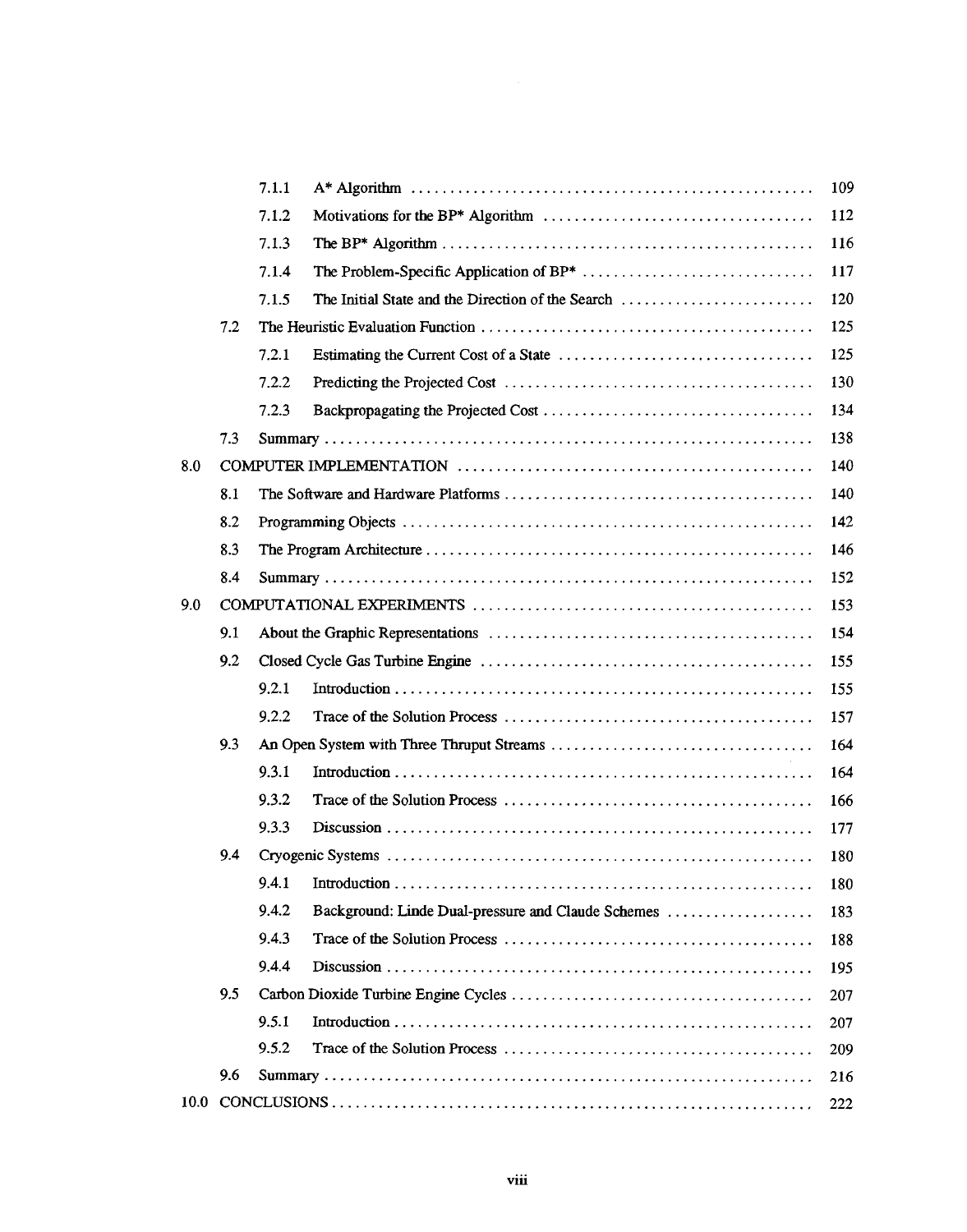|                                                                                  | 222 |
|----------------------------------------------------------------------------------|-----|
|                                                                                  | 225 |
|                                                                                  | 227 |
| A.1                                                                              | 227 |
| The General Thermal Network Design Problem is NP-hard<br>A.2                     | 229 |
| APPENDIX B. PRESERVATION OF OPTIMUM SOLUTION IN THE DECOMPOSED<br><b>PROBLEM</b> | 232 |
| APPENDIX C. INCREMENTS OF THE ENTHALPY AND EXERGY FLUXES                         | 234 |
| C.1                                                                              | 234 |
| C.2                                                                              | 236 |
| C <sub>3</sub>                                                                   | 238 |
| $C_{\rm 4}$                                                                      | 242 |
| C.5                                                                              | 244 |
| APPENDIX D. PROPERTIES OF THE PROPOSED SEARCH ALGORITHM                          | 246 |
|                                                                                  | 249 |
|                                                                                  | 256 |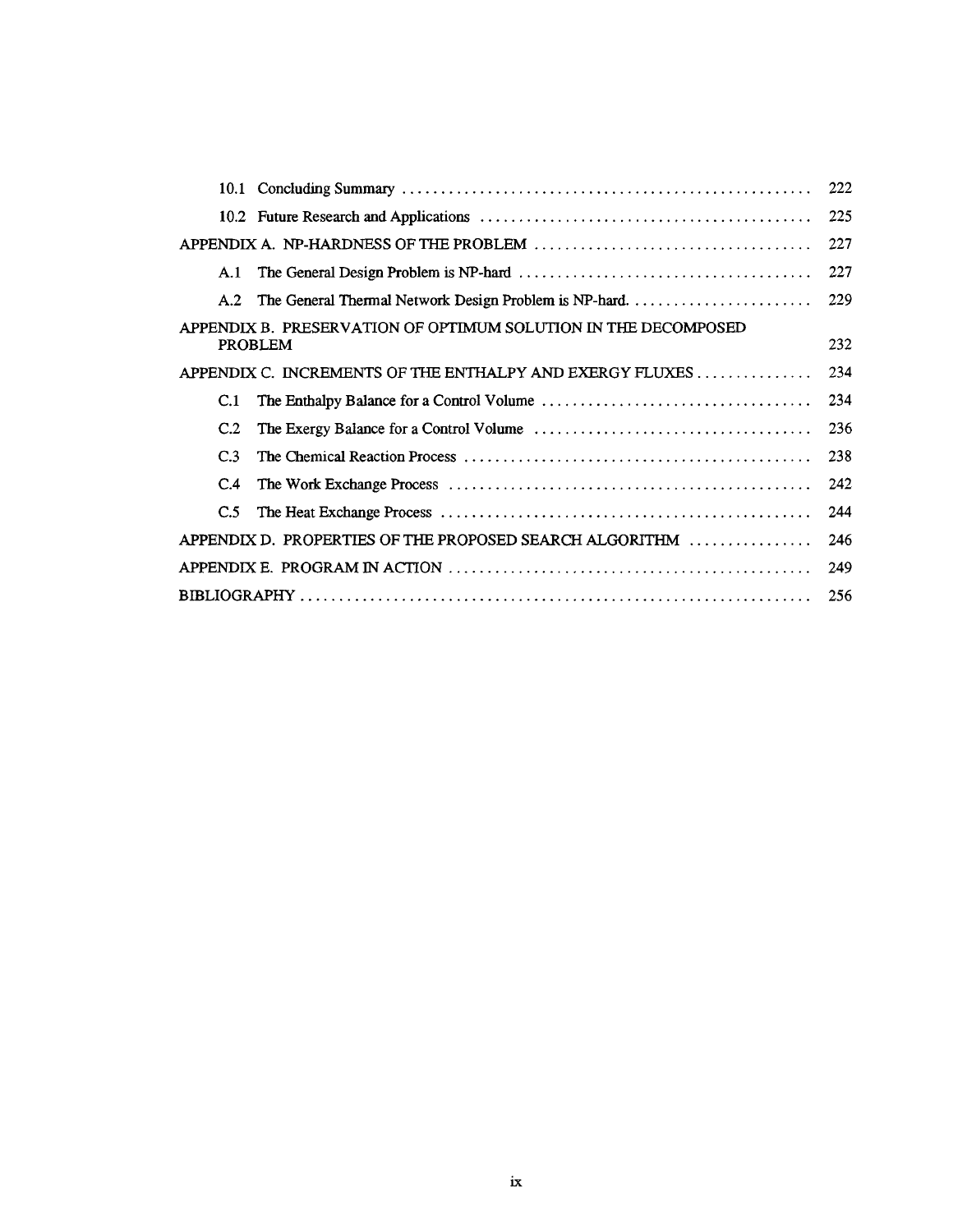#### **LIST OF FIGURES**

| Figure No.   |                                                                                                              |                |
|--------------|--------------------------------------------------------------------------------------------------------------|----------------|
| $\mathbf{1}$ |                                                                                                              | $\overline{2}$ |
| 2            | A conceptual scheme (a network of elementary processes) which is one possible solution to                    | $\overline{3}$ |
| 3            | The main elements of the dissertation and the relations among them.                                          | $\mathbf{9}$   |
| 4            | A system represented as a network of equipment units.                                                        | 39             |
| 5            |                                                                                                              | 40             |
| 6            |                                                                                                              | 48             |
| 7            |                                                                                                              | 50             |
| 8            |                                                                                                              | 56             |
| 9            | A proper incremental network cannot be formed with less than four processes.                                 | 66             |
| 10           | Six possible arrangements of incremental networks using four processes.                                      | 67             |
| 11           |                                                                                                              | 70             |
| 12           |                                                                                                              | 72             |
| 13           |                                                                                                              | 75             |
| 14           |                                                                                                              | 78             |
| 15           |                                                                                                              | 79             |
| 16           |                                                                                                              | 81             |
| 17           |                                                                                                              | 82             |
| 18           | Forming a target temperature interval around a single negative mountain.                                     | 90             |
| 19           | The target interval covers two negative mountains together with a small positive (feasible)                  | 91             |
| 20           | A single negative (infeasible) mountain covered with a series of target intervals.                           | 91             |
| 21           |                                                                                                              | 94             |
| 22           | Selecting a match for the heating process of the incremental loop                                            | 97             |
| 23           | Effect of varying $T_{mid}$ and m' parameters of the P <sup>+</sup> transformation on the resulting network. | 101            |
| 24           | Characteristic points of the heat transit curve are shown here for a particular case of the $P^+$            | 103            |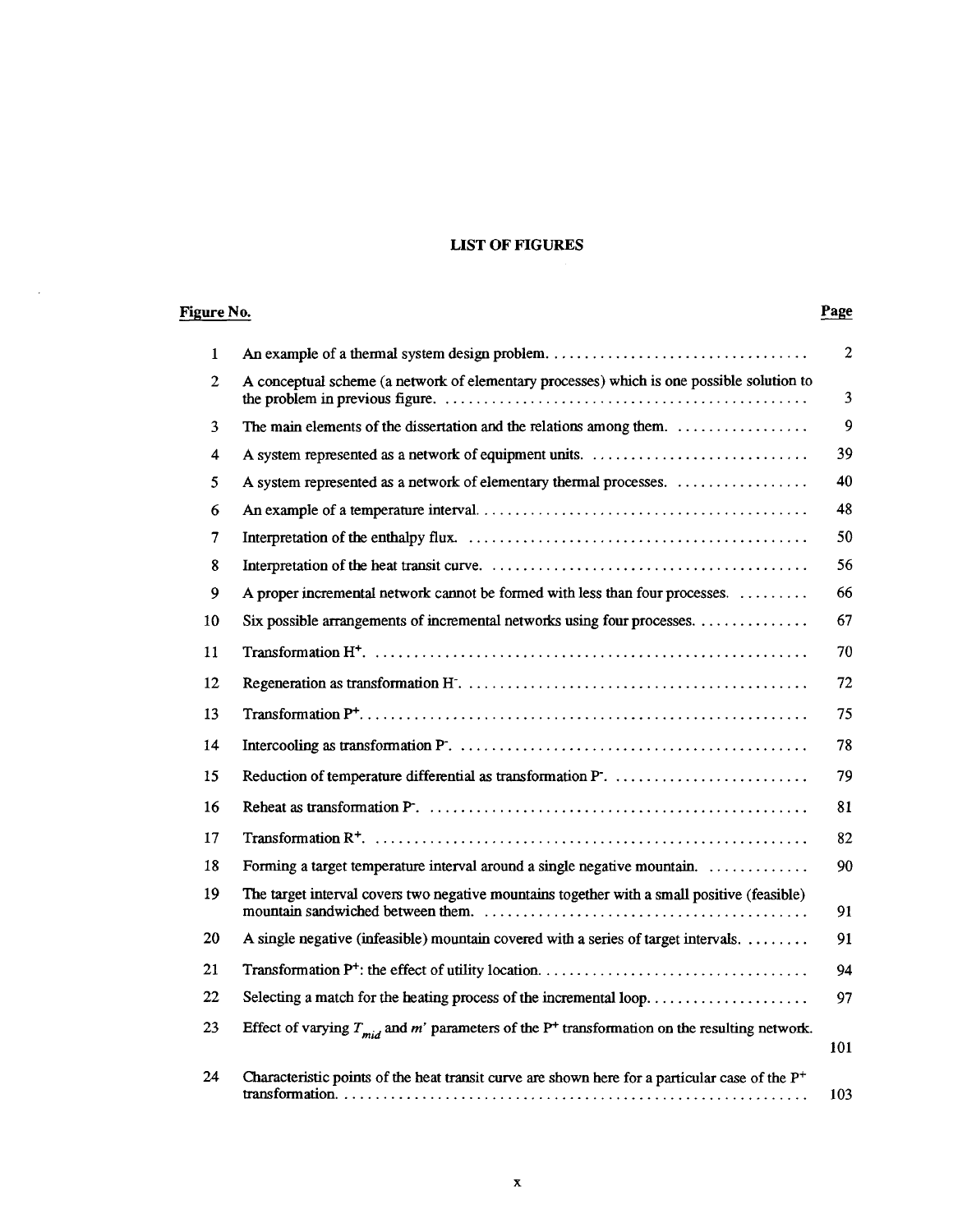| 25 | Some of the costs of a design state are explicitly minimized by the available<br>transformations, while others are not. This impacts the direction of the search process | 122 |
|----|--------------------------------------------------------------------------------------------------------------------------------------------------------------------------|-----|
| 26 | BP* is not infallible: in this example the algorithm terminates at state $k_1$ even though state                                                                         |     |
|    |                                                                                                                                                                          | 135 |
| 27 |                                                                                                                                                                          | 136 |
| 28 | Relations between the different costs involved in the backpropagation process.                                                                                           | 137 |
| 29 |                                                                                                                                                                          | 146 |
| 30 |                                                                                                                                                                          | 148 |
| 31 | The simplified thermodynamic model assumes that even a pure substance experiences<br>some change in temperature during the isobaric phase transformation.                | 151 |
| 32 |                                                                                                                                                                          | 156 |
| 33 |                                                                                                                                                                          | 158 |
| 34 |                                                                                                                                                                          | 159 |
| 35 |                                                                                                                                                                          | 160 |
| 36 |                                                                                                                                                                          | 161 |
| 37 |                                                                                                                                                                          | 162 |
| 38 |                                                                                                                                                                          | 163 |
| 39 |                                                                                                                                                                          | 164 |
| 40 |                                                                                                                                                                          | 165 |
| 41 |                                                                                                                                                                          | 166 |
| 42 |                                                                                                                                                                          | 167 |
| 43 |                                                                                                                                                                          | 168 |
| 44 |                                                                                                                                                                          | 169 |
| 45 |                                                                                                                                                                          | 170 |
| 46 |                                                                                                                                                                          | 171 |
| 47 |                                                                                                                                                                          | 172 |
| 48 |                                                                                                                                                                          | 173 |
| 49 |                                                                                                                                                                          | 174 |
| 50 |                                                                                                                                                                          | 175 |
| 51 |                                                                                                                                                                          | 176 |
| 52 |                                                                                                                                                                          | 177 |
| 53 |                                                                                                                                                                          | 178 |
| 54 |                                                                                                                                                                          | 179 |
| 55 |                                                                                                                                                                          | 180 |
| 56 |                                                                                                                                                                          | 181 |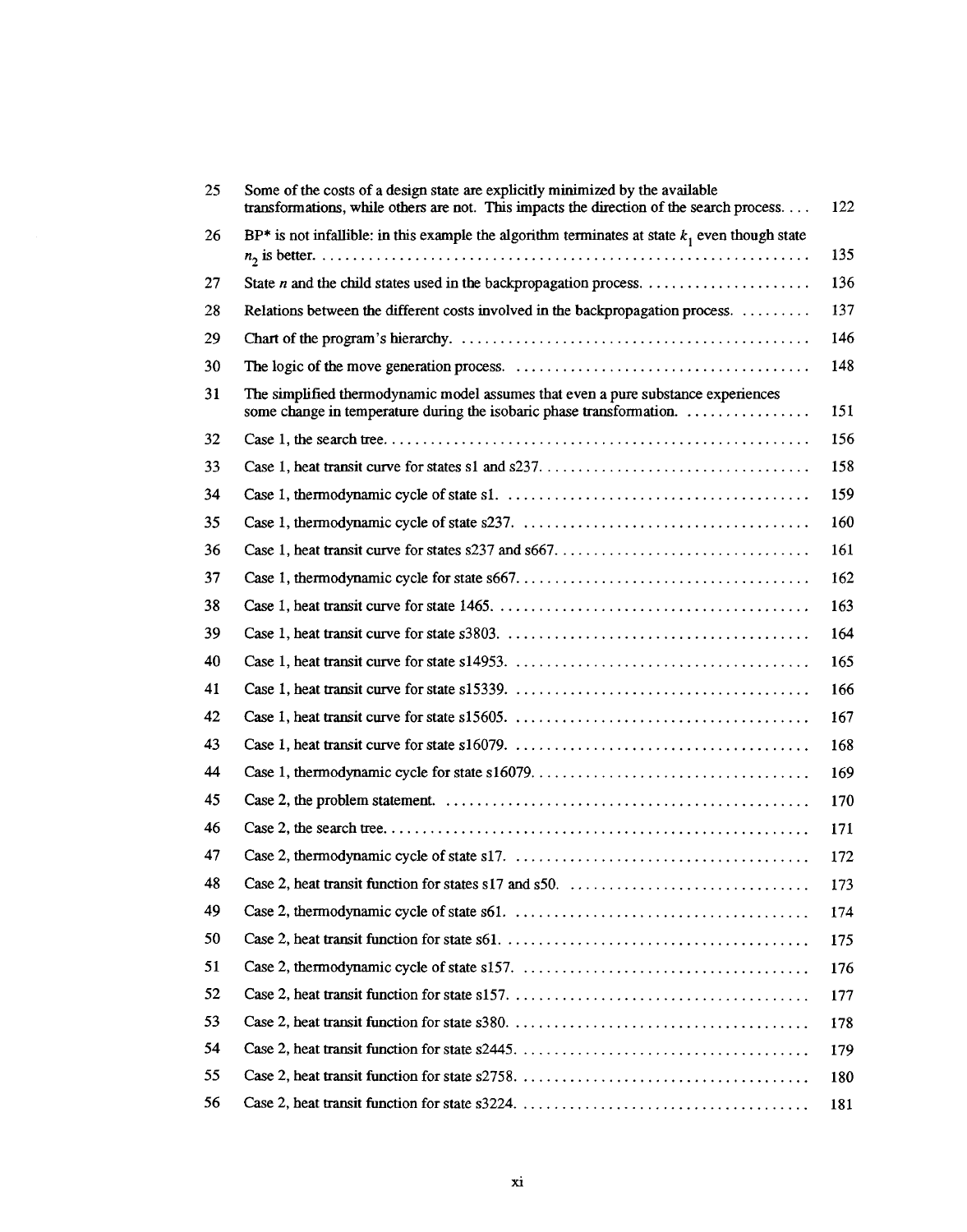|                                                                                                                                                                                                                                                                                    | 182        |
|------------------------------------------------------------------------------------------------------------------------------------------------------------------------------------------------------------------------------------------------------------------------------------|------------|
|                                                                                                                                                                                                                                                                                    | 183        |
|                                                                                                                                                                                                                                                                                    | 184        |
|                                                                                                                                                                                                                                                                                    | 185        |
|                                                                                                                                                                                                                                                                                    | 186        |
|                                                                                                                                                                                                                                                                                    | 187        |
|                                                                                                                                                                                                                                                                                    | 189        |
|                                                                                                                                                                                                                                                                                    | 190        |
|                                                                                                                                                                                                                                                                                    | 191        |
|                                                                                                                                                                                                                                                                                    | 192        |
|                                                                                                                                                                                                                                                                                    | 193        |
|                                                                                                                                                                                                                                                                                    | 194        |
|                                                                                                                                                                                                                                                                                    | 195        |
|                                                                                                                                                                                                                                                                                    | 196        |
|                                                                                                                                                                                                                                                                                    | 197        |
|                                                                                                                                                                                                                                                                                    | 198        |
|                                                                                                                                                                                                                                                                                    | 199        |
|                                                                                                                                                                                                                                                                                    | 200        |
|                                                                                                                                                                                                                                                                                    | 201        |
|                                                                                                                                                                                                                                                                                    | 202        |
| The Linde Dual-Pressure system obtained by the optimizing transformation. To reduce the<br>clutter, a simpler refrigeration system is shown here instead of the liquefaction system.                                                                                               | <b>203</b> |
| Conventions for representing the different types of processes in Figures 77, 79, and 80.                                                                                                                                                                                           | 204        |
| Another way to obtain the Linde Dual-Pressure system by an optimizing transformation. To<br>reduce the clutter, a simpler refrigeration system is shown here instead of the liquefaction<br>system. Conventions for representing various types of processes are given in Figure 78 | 205        |
| The Claude system obtained by the optimizing transformation. To reduce the clutter, a<br>simpler refrigeration system is shown here instead of the liquefaction system. Conventions                                                                                                | 206        |
|                                                                                                                                                                                                                                                                                    | 208        |
|                                                                                                                                                                                                                                                                                    | 209        |
|                                                                                                                                                                                                                                                                                    | 210        |
|                                                                                                                                                                                                                                                                                    | 212        |
|                                                                                                                                                                                                                                                                                    | 213        |
|                                                                                                                                                                                                                                                                                    | 214        |
| Case 4, thermodynamic cycle with extraction and recompression.                                                                                                                                                                                                                     | 215        |
|                                                                                                                                                                                                                                                                                    |            |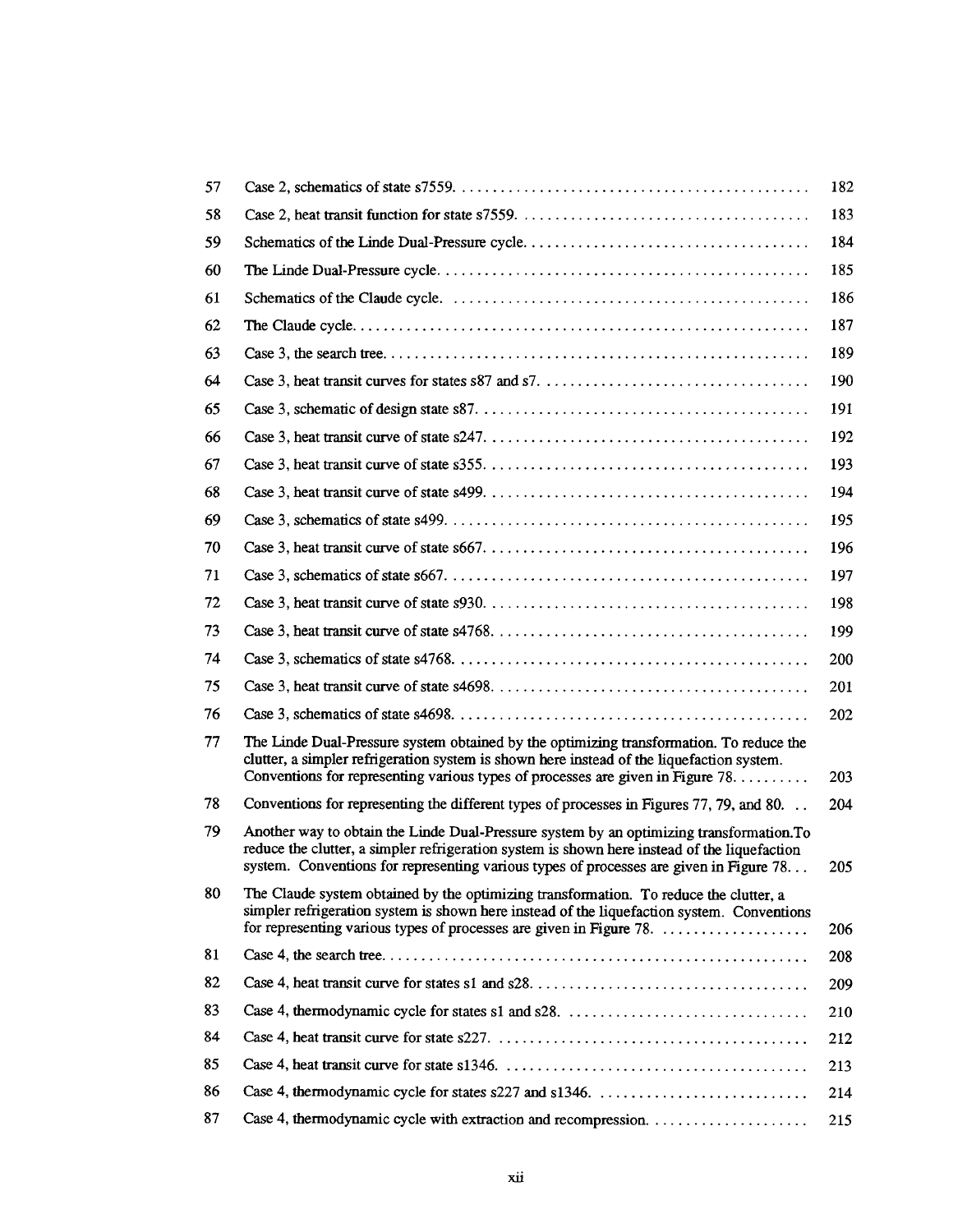| 88 |     |
|----|-----|
| 89 | 217 |
| 90 |     |
| 91 |     |
| 92 |     |
| 93 |     |
| 94 |     |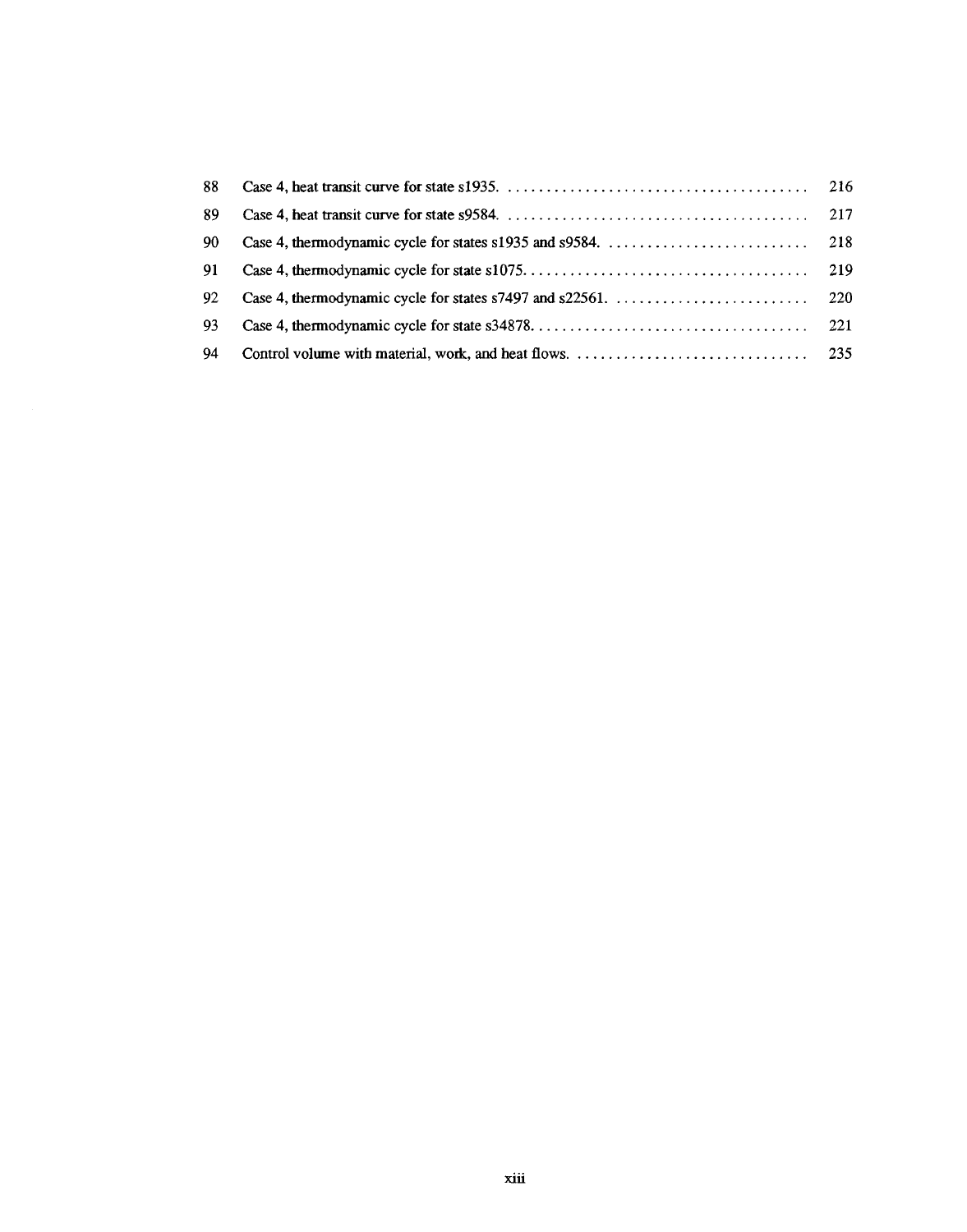#### **LIST OF TABLES**

#### Table No. Page 42  $\mathbf{1}$  $\overline{2}$ 60  $\overline{3}$ 60 Case 1, some characteristics of the states on the winning path. .......................  $\overline{\mathbf{4}}$ 157  $5<sup>5</sup>$ 172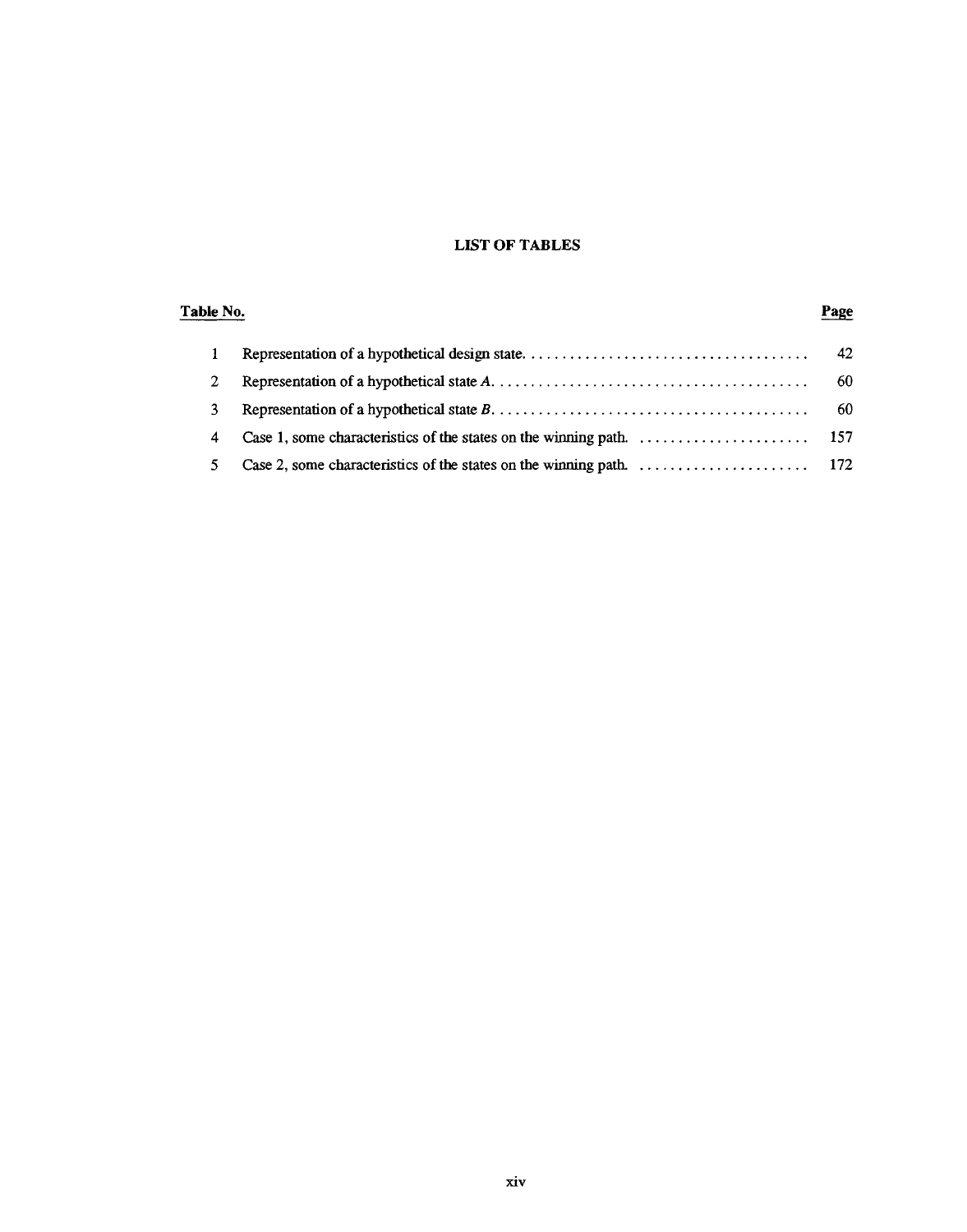#### **NOMENCLATURE**

| Symbol                      | Explanation                                                                                           |
|-----------------------------|-------------------------------------------------------------------------------------------------------|
| ,                           | indicates $(1)$ differentiation in respect to time, or $(2)$ modified or different<br>system or state |
| A                           | a set of components available for constructing the system                                             |
| $A^*$                       | a heuristic search algorithm proposed by Hart, Nilsson, and Raphael                                   |
| $BP*$                       | a heuristic search algorithm proposed in this dissertation                                            |
| $c_i$                       | a constraint                                                                                          |
| compr                       | refers to a compression process                                                                       |
| $\mathcal C$                | a set of constraints                                                                                  |
| $C_c$                       | the current cost of a design state                                                                    |
| $C_d$                       | the direct cost of a design state                                                                     |
| $C_{eq}$                    | the annualized cost associated with system's equipment                                                |
| $C_h$                       | the cost of heat, Appendix A                                                                          |
| $C_p$                       | the heat capacity at constant pressure                                                                |
| $C_{\scriptscriptstyle pu}$ | the annual cost of power and utilities consumed by the system                                         |
| $C_{pu,n}$                  | the non-recoverable part of cost $C_{p\mu}$                                                           |
| $C_{n,best}$                | the projected cost of the best goal state reachable from a given state                                |
| $C_{n,bp}$                  | the projected cost of a state after the backpropagation process                                       |
| $C_{v}$                     | penalty (expressed as annual cost) for violation of constraints                                       |
| $C_{\Lambda}$               | a penalty (cost) for the system's Second Law infeasibility                                            |
| <b>CLOSED</b>               | a list of expanded states                                                                             |
| e                           | exergy, on a molal basis                                                                              |
| $e^0$                       | standard state exergy, on a molal basis                                                               |
| $e_{lim}$                   | a value of exergy defined in respect to the limiting temperatures of a process<br>(Chapter 4)         |
| expan                       | refers to an expansion process                                                                        |
| Е                           | exergy                                                                                                |
| E                           | a set of relations among the design elements                                                          |
| $E^0$                       | standard state exergy                                                                                 |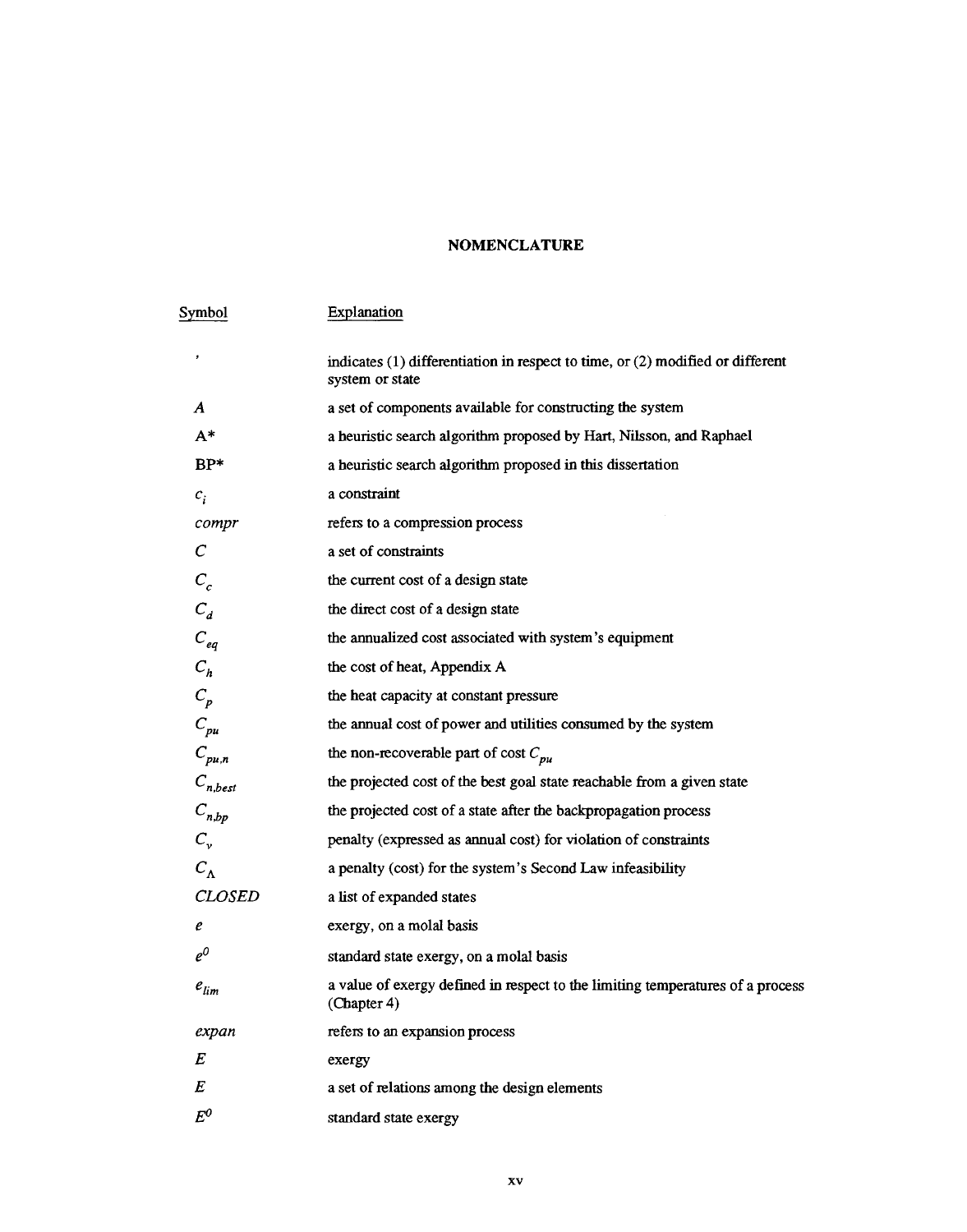| $\bm{f}$                   | a heuristic evaluation or cost function                                                                                |
|----------------------------|------------------------------------------------------------------------------------------------------------------------|
| $f_{\scriptsize L}$        | a function that evaluates influence of the state's irreversibility on the state's<br>projected cost                    |
| $f_{\Lambda}$              | a function that evaluates influence of the state's infeasibility on the state's<br>projected cost                      |
| final                      | refers to the final conditions of a process                                                                            |
| f'                         | a heuristic backpropagated cost function                                                                               |
| F                          | a set of feasibility constraints in an equipment-level problem                                                         |
| $F^\prime$                 | a set of feasibility constraints in a process-level problem                                                            |
| $F^h(T)$                   | enthalpy flux                                                                                                          |
| $F^e(T)$                   | the exergy flux                                                                                                        |
| g                          | a cost function or a current cost function                                                                             |
| G                          | a set of infeasibility constraints in an equipment-level problem                                                       |
| $G^{\prime}$               | a set of infeasibility constraints in a process-level problem                                                          |
| <b>GDP</b>                 | the General Design Problem                                                                                             |
| <b>GTND</b>                | the General Thermal Network Design Problem                                                                             |
| h                          | enthalpy, on a molal basis                                                                                             |
| h                          | a function that estimates additional cost required to reach a goal state                                               |
| $h^0$                      | standard state enthalpy, on a molal basis                                                                              |
| $h_{\scriptscriptstyle D}$ | enthalpy at environmental conditions, on a molal basis                                                                 |
| $h_{lim}$                  | a value of enthalpy defined in respect to the limiting temperatures of a<br>process (Chapter 4)                        |
| $H^+$                      | a transforming operator, a type of transformation                                                                      |
| $H^{\cdot}$                | a transforming operator, a type of transformation                                                                      |
| i                          | subscript indicates reference to different material streams, or different<br>chemical substances within a given stream |
| i                          | a set of components found within the system                                                                            |
| in                         | subscript indicates entrance condition or direction                                                                    |
| initial                    | refers to the initial conditions of a process                                                                          |
| is                         | refers to an isentropic process                                                                                        |
| J                          | subscript indicates reference to different material streams, or different<br>chemical substances within a given stream |
| k                          | subscript indicates reference to different material streams, or different<br>chemical substances within a given stream |
| k                          | a coupling recipe that defines interactions between the system's components                                            |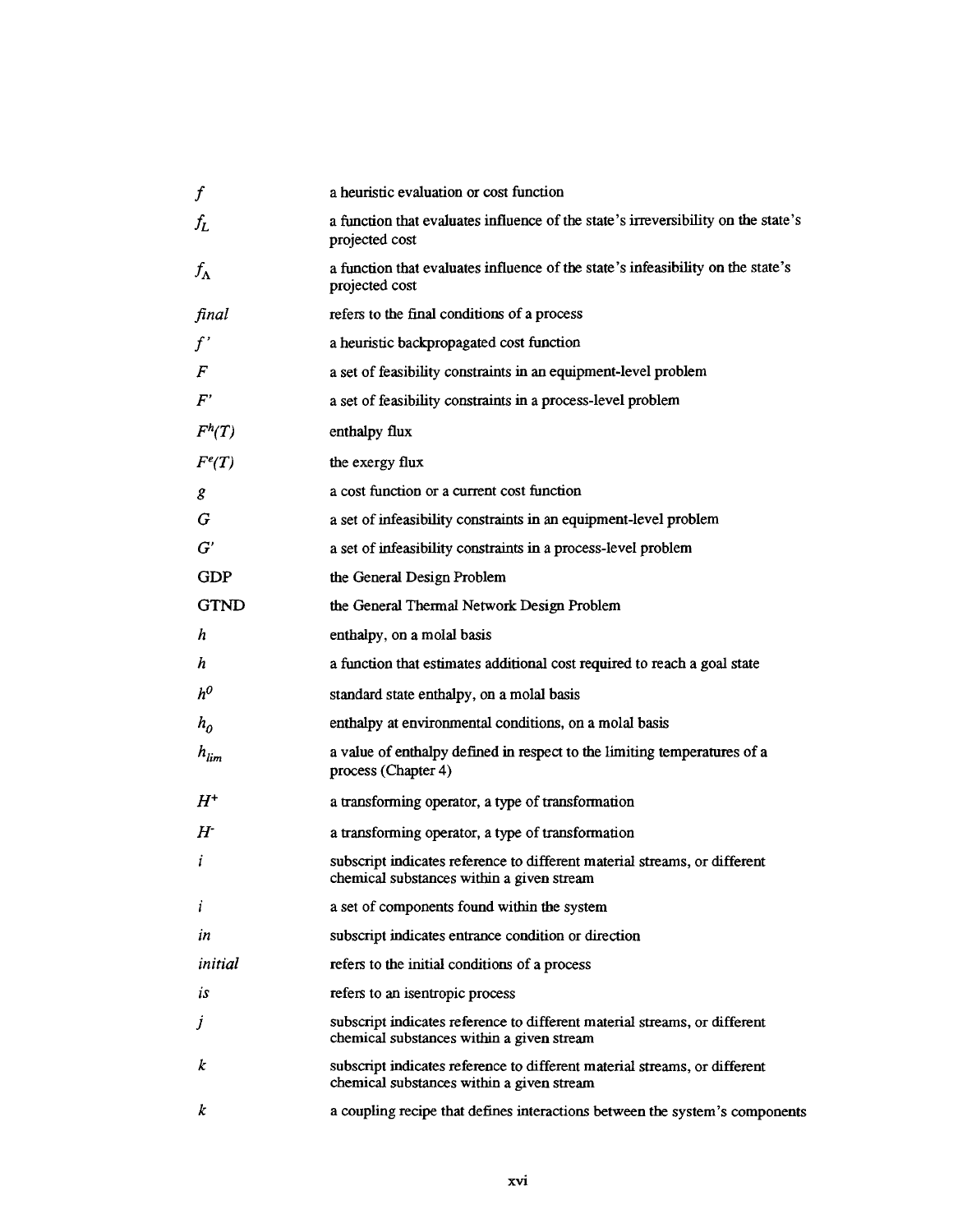| $k_L$            | the coefficient in the linearized form of $f_t$ , a unit cost of irreversibility                                   |
|------------------|--------------------------------------------------------------------------------------------------------------------|
| $k_{\Lambda}$    | the coefficient in the linearized form of $f_{\Lambda}$ , a unit cost of infeasibility                             |
| L                | exergy loss, irreversibility                                                                                       |
| Lisp             | a computer language used to implement a computer program for this research                                         |
| $m^{\prime}$     | the mass flow rate of a process                                                                                    |
| match-by         | a process of the incremental network that is to be merged with a process of<br>the existing network                |
| match-to         | a process of the existing network (parent state) that is to be merged with a<br>process of the incremental network |
| n                | number of moles                                                                                                    |
| n                | a multiplier that indicates direction of the process (Chapter 4)                                                   |
| n                | a state in a search problem                                                                                        |
| n'               | a child state of state $n$                                                                                         |
| N                | a network of elementary thermal processes                                                                          |
| N                | a positive integer                                                                                                 |
| NP-hard          | a property of a problem, Appendix A                                                                                |
| out              | subscript indicates exit condition or direction                                                                    |
| <b>OPEN</b>      | a list of unexpanded states                                                                                        |
| $\boldsymbol{p}$ | a penalty associated with a design element                                                                         |
| $\boldsymbol{P}$ | pressure                                                                                                           |
| $\boldsymbol{P}$ | total penalty function (cost) of a system in an equipment-level problem                                            |
| $\boldsymbol{P}$ | probability                                                                                                        |
| P'               | total penalty function (cost) of a system in a process-level problem                                               |
| $P^+$            | a transforming operator, a type of transformation                                                                  |
| $P^-$            | a transforming operator, a type of transformation                                                                  |
| $P_i$            | the probability that child i leads toward the best goal state                                                      |
| $P_{s-\gamma}$   | a path from state $s$ to state $\gamma$                                                                            |
| $\mathcal{Q}$    | heat                                                                                                               |
| Q(T)             | the heat transit function of a system                                                                              |
| $R^+$            | a transforming operator, a type of transformation                                                                  |
| $R^-$            | a transforming operator, a type of transformation                                                                  |
| $RP^+$           | a transforming operator, a type of transformation                                                                  |
| $RP^-$           | a transforming operator, a type of transformation                                                                  |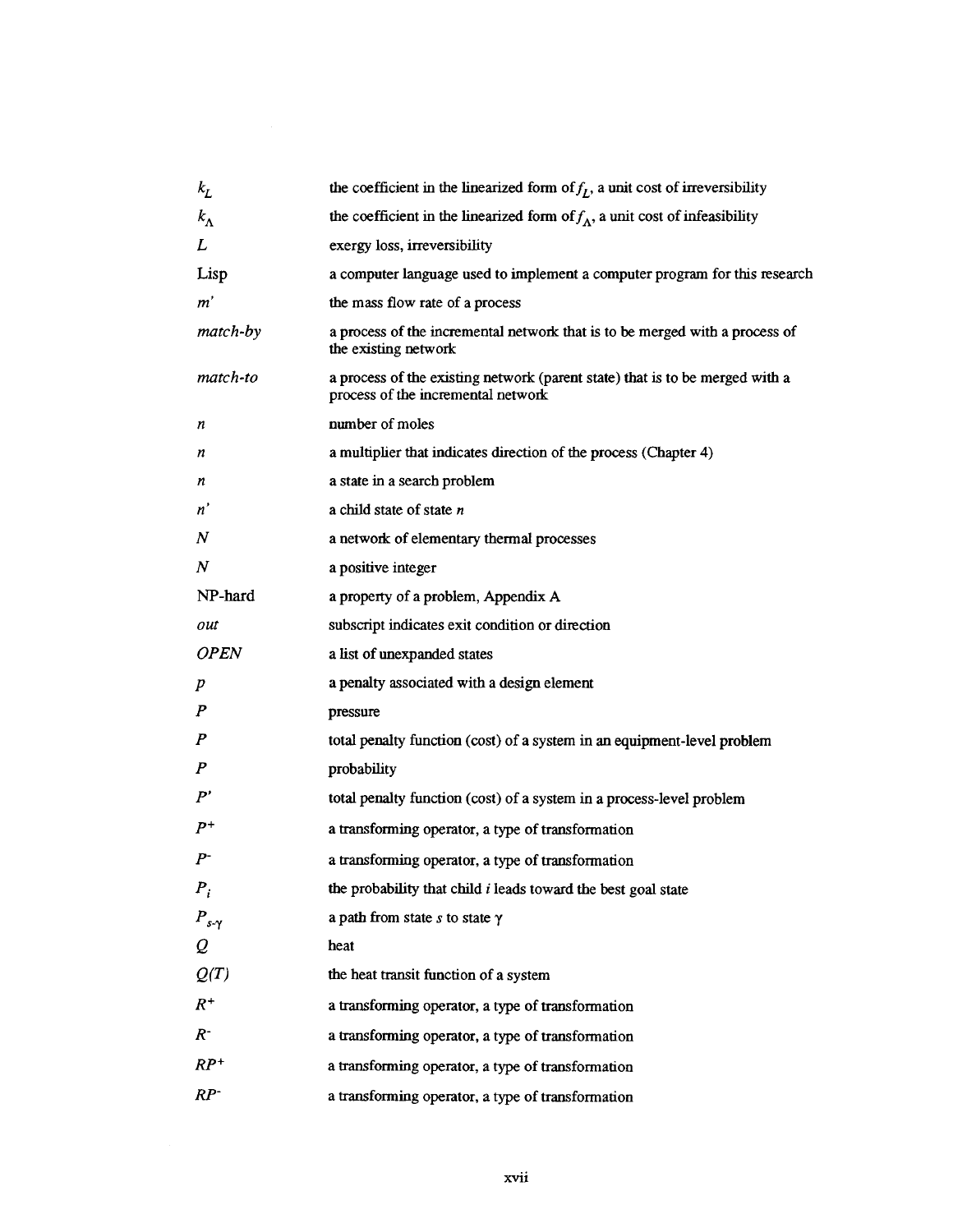| S              | entropy, on a molal basis                                                                         |
|----------------|---------------------------------------------------------------------------------------------------|
| S              | an initial state in a search problem                                                              |
| s              | a size of a design element                                                                        |
| $s^0$          | standard state entropy, on a molal basis                                                          |
| s <sub>0</sub> | entropy at environmental conditions, on a molal basis                                             |
| S              | a design state                                                                                    |
| S'             | a child state of $S$ or any state different from $S$                                              |
| <b>SDP</b>     | the Specific Design Problem                                                                       |
| S              | entropy                                                                                           |
| $S^*$          | the optimum network of elementary processes, a solution of the process-level<br>synthesis problem |
| t              | a transformation                                                                                  |
| T              | temperature                                                                                       |
| TED            | Thermal Designer, an experimental program that implements ideas of this<br>dissertation           |
| $T_{low}$      | the lowest temperature of an incremental loop                                                     |
| $T_{high}$     | the highest temperature of an incremental loop                                                    |
| $T_{mid}$      | the intermediate temperature of an incremental loop                                               |
| $T_{max}$      | the maximum temperature of a system or of a process                                               |
| $T_{min}$      | the minimum temperature of a system or of a process                                               |
| $T^0$          | the standard state temperature                                                                    |
| $T_{\theta}$   | environmental temperature, "dead state" temperature                                               |
| $T_{I}$        | the lower bound of a temperature interval or any fixed temperature value                          |
| $T_{2}$        | the higher bound of a temperature interval                                                        |
| ν              | a design element                                                                                  |
| ν              | a stoichiometric coefficient                                                                      |
| V              | a set of design elements                                                                          |
| W              | work                                                                                              |
| W(T)           | the work function of a system                                                                     |
| Χ              | inputs and outputs of a system in an equipment-level problem                                      |
| X              | costs that cannot be explicitly minimized by the available set of<br>transformations              |
| $X^{\prime}$   | inputs and outputs of a system in a process-level problem                                         |
| $X^*$          | definition of the system's inputs and outputs                                                     |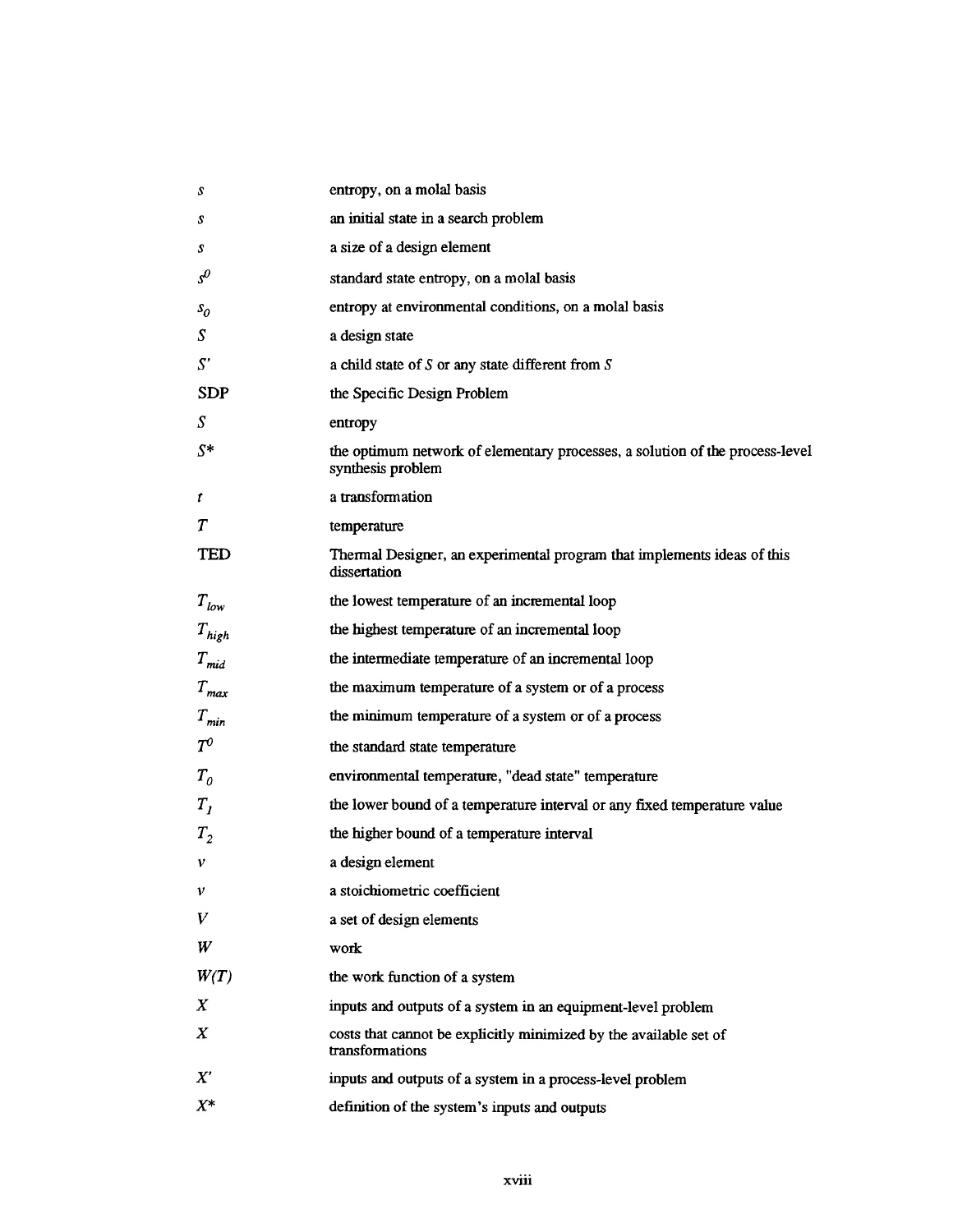| Y          | costs that can be explicitly minimized by the available set of transformations                                                                                            |
|------------|---------------------------------------------------------------------------------------------------------------------------------------------------------------------------|
| Ζ          | a system                                                                                                                                                                  |
| Z          | heat of reaction                                                                                                                                                          |
| Z(T)       | the heat of reaction function of a system                                                                                                                                 |
| $Z^+$      | a set of natural numbers                                                                                                                                                  |
| Z*         | a network of equipment units that corresponds to $S^*$                                                                                                                    |
| γ          | a goal state in a search problem                                                                                                                                          |
| δ          | a bound on probability value                                                                                                                                              |
| δ          | a change in the value of a parameter that results from applying a<br>transformation, a difference between the parent's parameter value and the<br>child's parameter value |
| Δ          | finite change in a value of a parameter                                                                                                                                   |
| $\Delta N$ | an incremental network of elementary thermal processes                                                                                                                    |
| $\Delta n$ | the extent of reaction, change in molal composition                                                                                                                       |
| η          | efficiency of a work exchange process or a combined efficiency for a set of<br>work exchange processes                                                                    |
| Λ          | exergy creation, Second Law infeasibility measure                                                                                                                         |
| μ          | chemical potential, on a molal basis                                                                                                                                      |
| $\mu^0$    | standard state chemical potential, on a molal basis                                                                                                                       |
| $\mu_o$    | chemical potential at environmental conditions, on a molal basis                                                                                                          |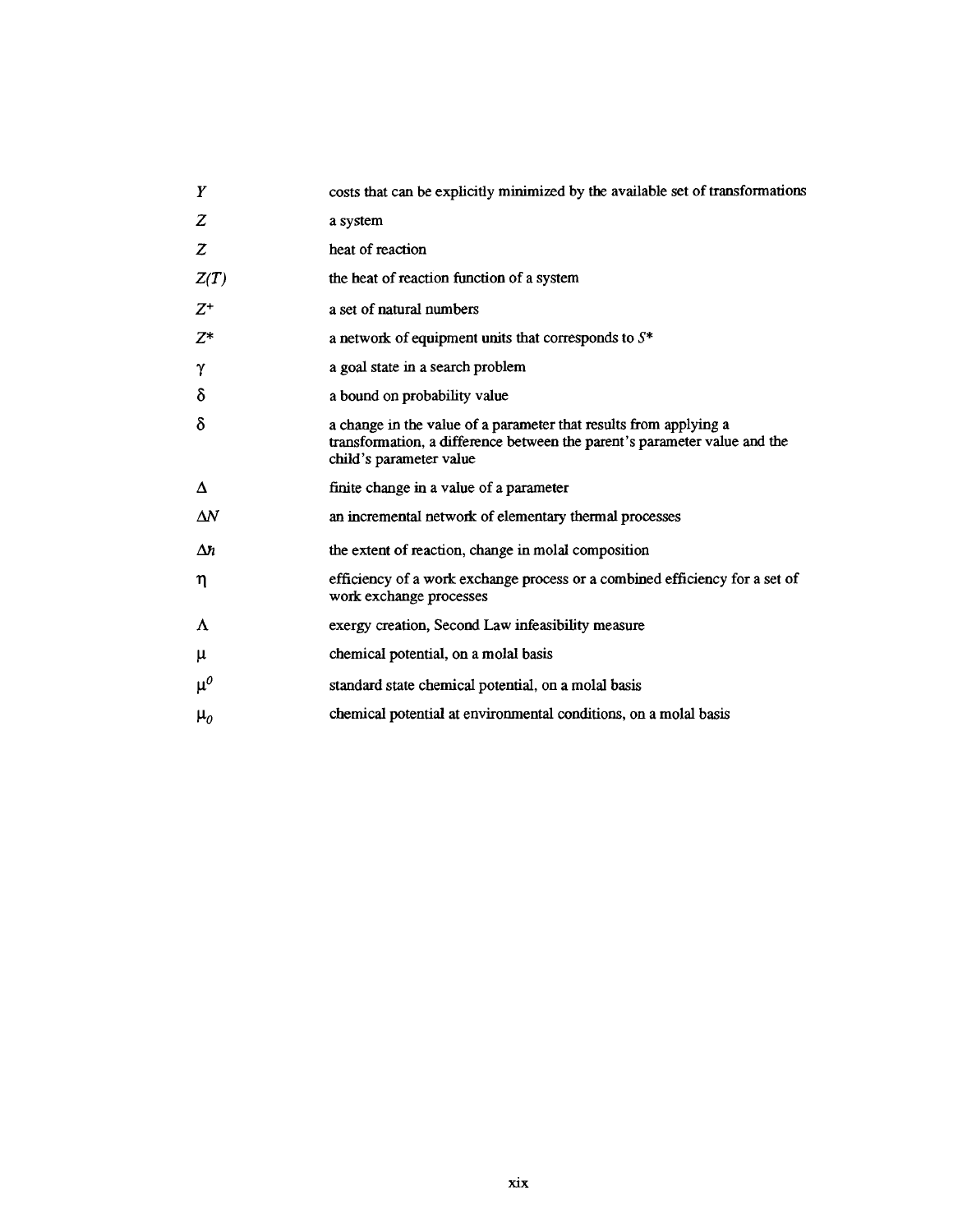#### **1.0 INTRODUCTION**

#### 1.1 The Problem

This dissertation focuses on the synthesis of conceptual schemes of thermal systems. Examples of such systems include gas turbine engines, thermal environmental control systems, steam power plants, chemical processes, refrigeration, and liquefaction plants.

Consider the design problem illustrated in Figure 1. In this particular case, we wish to design a system which has three *inputs*, streams of some gases, and three *outputs*, streams of the same gases, but at different pressures and temperatures. The system is supposed to accomplish the transformation of the input streams into the output streams. The internals of the system are not known - they are to be designed. As shown in the figure, there are also several cooling and heating *utilities* - material streams that can be used to absorb or to provide heat, e.g., a cooling water - defined in this problem. Which utilities will be used and in what quantities is not known either. Definitions of inputs, outputs, and utilities are the major elements of the system specification.

Given the specification, we wish to design a *conceptual scheme* of the system. The conceptual scheme should consists of some number of basic processes, such as cooling, heating, compression, expansion, and chemical reactions. An example of such a conceptual scheme is shown in Figure 2. This scheme is one possible solution to the above problem. Each of the three streams goes through a number of heatings, coolings, expansions and compressions. There are also some recycles - flow patterns where a stream is split into two streams and one of the two is merged with the original stream at some point upstream of the splitting point. The streams exchange heat among themselves and with some of the utilities. There is also some production and exchange of mechanical power. Notice that the conventional representation of a power or refrigeration cycle, e.g., a T-S diagram description of a Rankine cycle or of a Claude cycle, can be viewed as a special case of the conceptual scheme.

As in any design problem, the system must be *feasible*, i.e., it must satisfy a number of applicable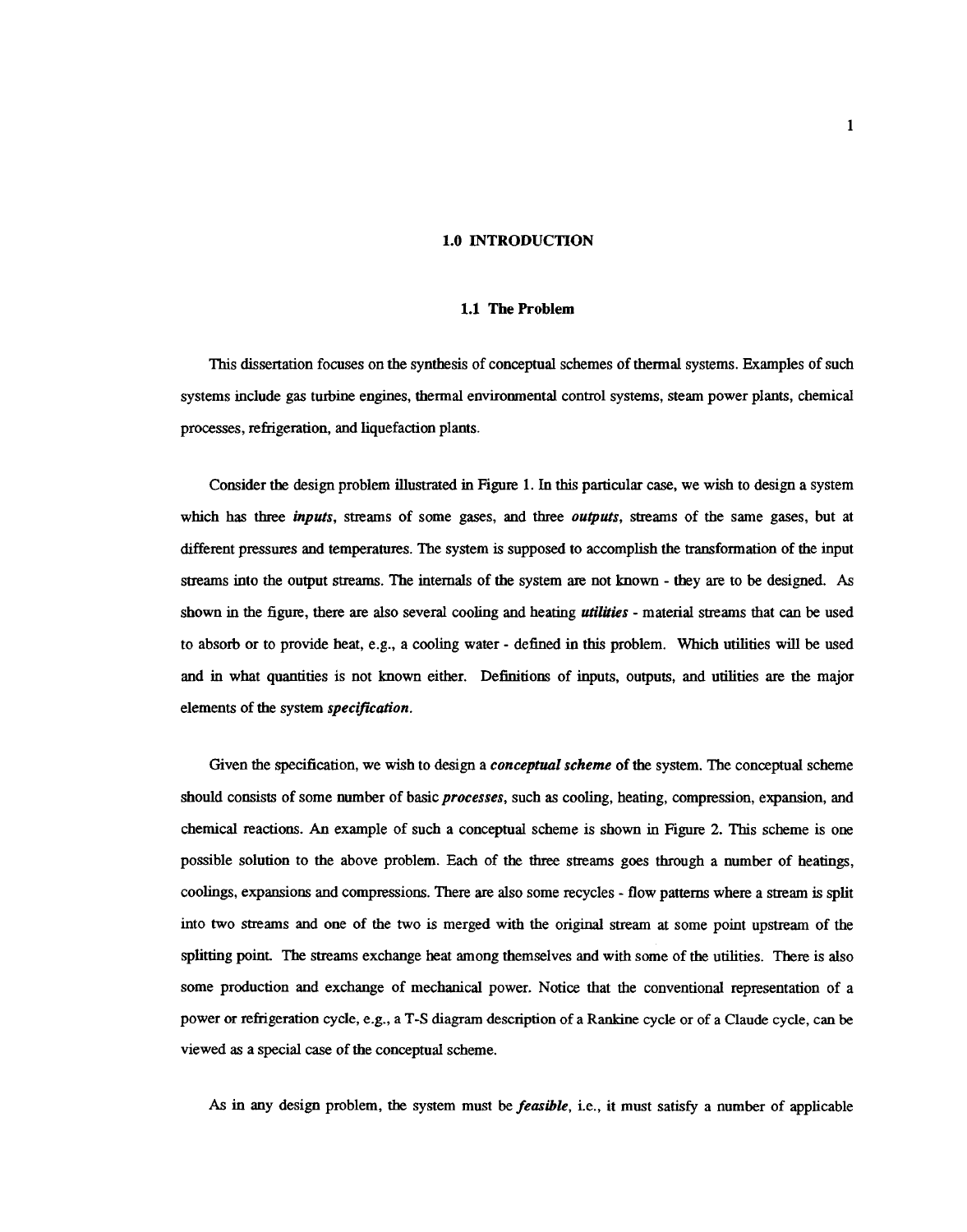

Figure 1. An example of a thermal system design problem.

constraints. It must comply with the known physical laws, particularly with the Laws of Thermodynamics. It must also be consistent with the intended equipment technology, e.g., maximum temperatures and pressures allowable in the heat exchangers. Besides the constraints, we must also be concerned with the system's overall cost, which should in some way account for the cost of system's machinery, cost (or income form the sale) of utilities and power, and other costs. Ideally, we would like to find an optimum system - the one that has the lowest possible overall cost. In practice, however, we may often find it necessary to relax the optimality requirement and accept a solution that is merely "reasonably good."

The example above is fairly simple. In a more general case, we may expect a large number of inputs/outputs. The streams may split, mix and react with each other. The chemical composition of the output streams may not be the same as that of the input streams, etc. In some cases, the system specification